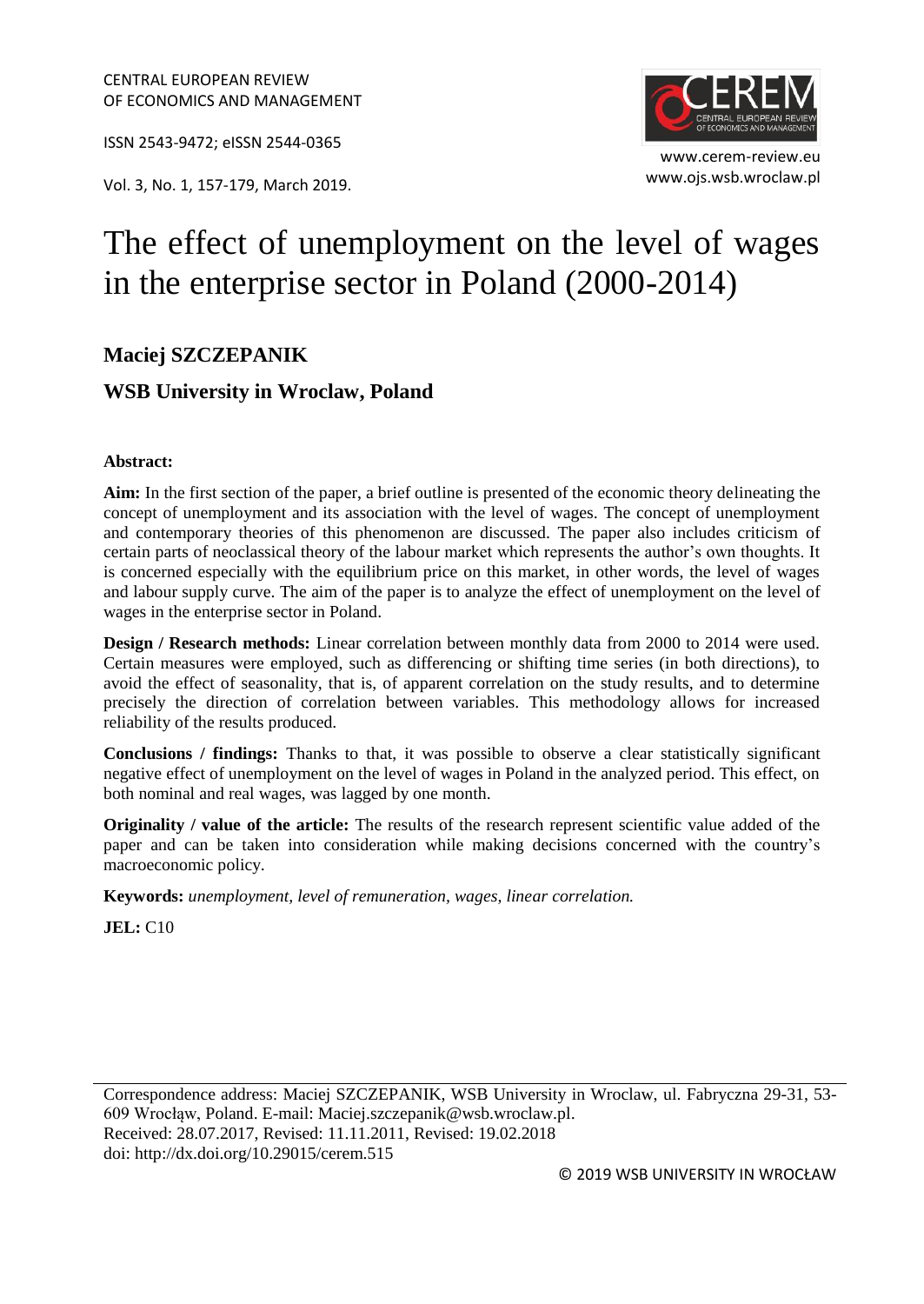## **1. Introduction**

The research concerned with the problem of unemployment and the use of workforce has been conducted throughout the entire period of the development of the economic theory, since the time of classical economics. Attempts have been made at defining the concept of unemployment, seeking to comprehend its nature and forms, causes of its occurrence and the effects of its persistence in the economy. Moreover, guidance and guidelines have been formulated for the economic policy with a view to reducing its incidence. The immense interest devoted to unemployment has largely stemmed not only from the economic but also social and political importance attributed to this phenomenon. The level of unemployment in a particular country or region exerts a considerable impact on the standard of living, the level of economic development, as well as public sentiment, and ultimately the popularity of the government. Long-lasting structural and pathological unemployment is a social phenomenon which is certainly negative (pathogenic and crime-inducing), affecting adversely human mental health.<sup>1</sup> It is therefore one of the most pressing socio-economic problems that a country in market economies faces (although enterprises may also take part in the reduction of unemployment incidence) (Kwiatkowski 2007: 7-8). The major loss experienced by the society as a result of the unemployment level exceeding natural rate of employment (in the situation of the labour market equilibrium) is obviously the gross domestic product falling below the potential GDP. According to Okun's law, this GDP gap is at 2,5- 3% of GDP<sup>2</sup> for every percentage of real unemployment growth above the natural rate of unemployment (depending on the situation of the economy concerned) (Kamerschen et al. 1991: 146-147). Apart from contributing to the fall in domestic production, unemployment reduces state budget revenues (fewer employees pay

<sup>&</sup>lt;sup>1</sup> As evidence, one could cite the so called Clark's curve showing the subjective well-being of the short, medium and long-term unemployed. More on this issue see in, e.g. Oleksyn (1997: 40-41).

<sup>2</sup> One should bear in mind that the GDP gap can differ considerably across economies, diverging from the values given by Okun. In fact, it is difficult to estimate the natural rate of unemployment for a specific economy, and, by inference, the GDP loss caused by an increase in unemployment.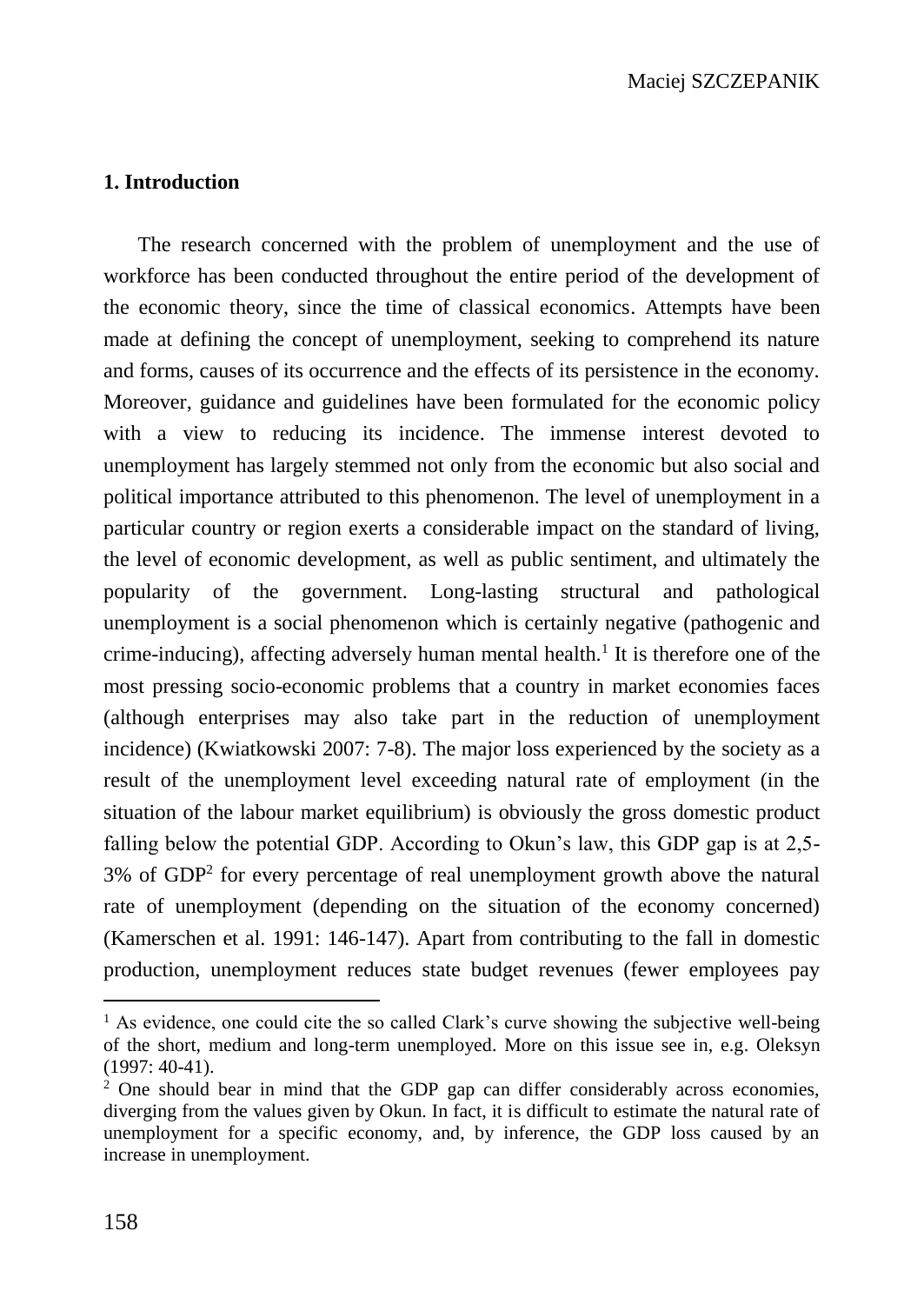income taxes) and increases government spending (increased expenditure on programs developed to combat unemployment and on social security), which, in a long-term, will lead to higher taxes for the majority of citizens. The burden of longterm unemployment will thus affect the entire society.

One of the critical factors affecting the development of labour supply is unemployment rate. The higher the rate, the larger labour reserves in general which the employer can tap into. A high rate of unemployment lessens the pressure to raise wages and is likely to be a factor in the reduction of real wages.

#### 2. The concept of "unemployment" in the theory of economics

Within its contemporary meaning, the term "unemployment" was introduced at the end of the nineteenth century. The literature nowadays describes an unemployed person as one remaining jobless, seeking and being available to work. These three characteristic features must occur simultaneously for a person to be declared unemployed (Sinclair 1987: 1-3; Godfrey 1986: 6-9). Despite this seemingly straightforward definition, the attributes mentioned raise numerous doubts and stir controversy. Even remaining jobless is not entirely self-understood and unambiguous. An example here could be people who work part-time and who wish but cannot work longer hours. Not classifying them as unemployed will reduce the actual level of unemployment. Likewise, when there are too many employees in an enterprise in relation to the production level the unused workforce potential may be considered to be some sort of hidden unemployment. The problems involved in providing a clear definition also emerge with respect to the two other characteristics of the unemployed. Searching for a job is difficult to define because it can assume diverse forms, while one's availability to work depends on the time frame during which this availability should be demonstrated. What also raises doubts and debates is the condition of the simultaneous occurrence of the three characteristics mentioned before, as it can considerably underestimate the actual level of unemployment. In the literature, this is exemplified by developing countries. In the cities of those countries, it often happens that plenty of people are looking for a job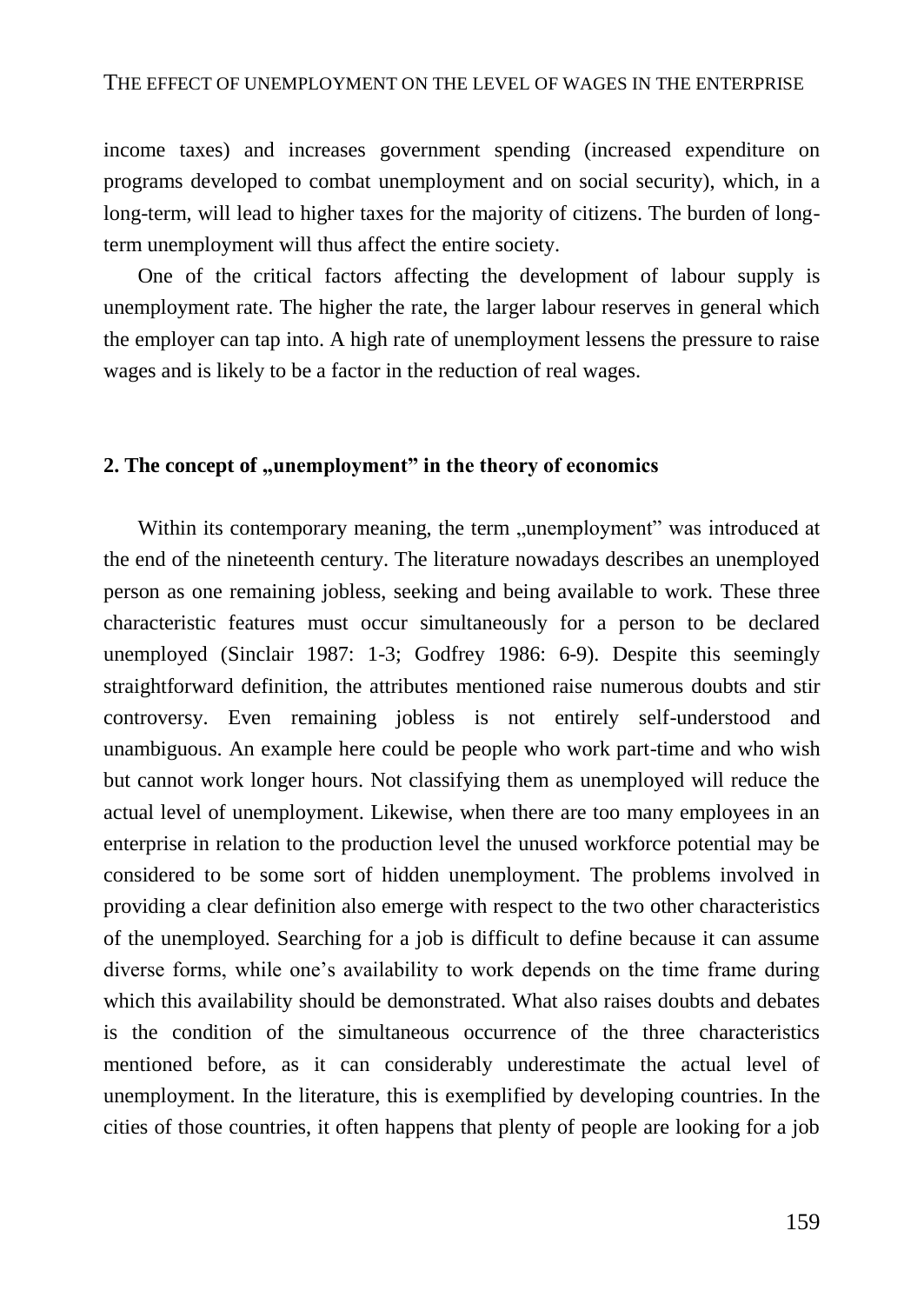but given the poor social security scheme they cannot afford staying without a job, be it even a casual job. On the other hand, across the rural areas of developing countries many people are unemployed, yet only very few of them are searching for a job, since a relatively small number of jobs is offered. Not classifying those people as unemployed underestimates its scale (Sen 1975: 121). Those issues, however, are not closely related to the topic of the paper and therefore will not be elaborated on.<sup>3</sup>

The basic measure of the unemployment level commonly applied globally (despite its shortcomings) is the rate of unemployment, which is the number of persons classified as unemployed divided by the number of economically active persons (labour force resources). The terms "unemployment" and "unemployment rate" used in this paper should be understood as they are defined and measured by the national statistics (GUS [Central Statistical Office] in statistical yearbooks or surveys on economic activity of population – BAEL).

The labour force resources encompass economically active people (working and unemployed) at a specific age. This is of relevance in that people who are not among the working age population and who are economically inactive (not seeking work or unavailable to work) are not classified as labour force at all and their number has no direct impact on the registered unemployment rate. In statistical practice, there are three primary methods applied globally for measuring unemployment. They include the following methods: the number of unemployed as registered by employment offices; the number of registered persons applying for unemployment benefits and surveys carried out on a representative sample of the population. In developed countries (including Poland), the methods that are commonly used are the first and the third of the mentioned. Calculating unemployment based on the number of persons applying for unemployment benefits is rarely employed because of possible measurement errors. The number of people applying for unemployment benefits is largely dependent on the conditions rendering the receipt of benefit eligible, as well as on the amount of benefit. On the one hand, determining the number of the unemployed in this way one may overestimate the scale of the phenomenon, as some persons applying for financial assistance may in fact be not seeking work. On the other hand, the number of the unemployed may be underestimated when a certain

<sup>3</sup> For more on this topic, see Kwiatkowski (2007: 13-21).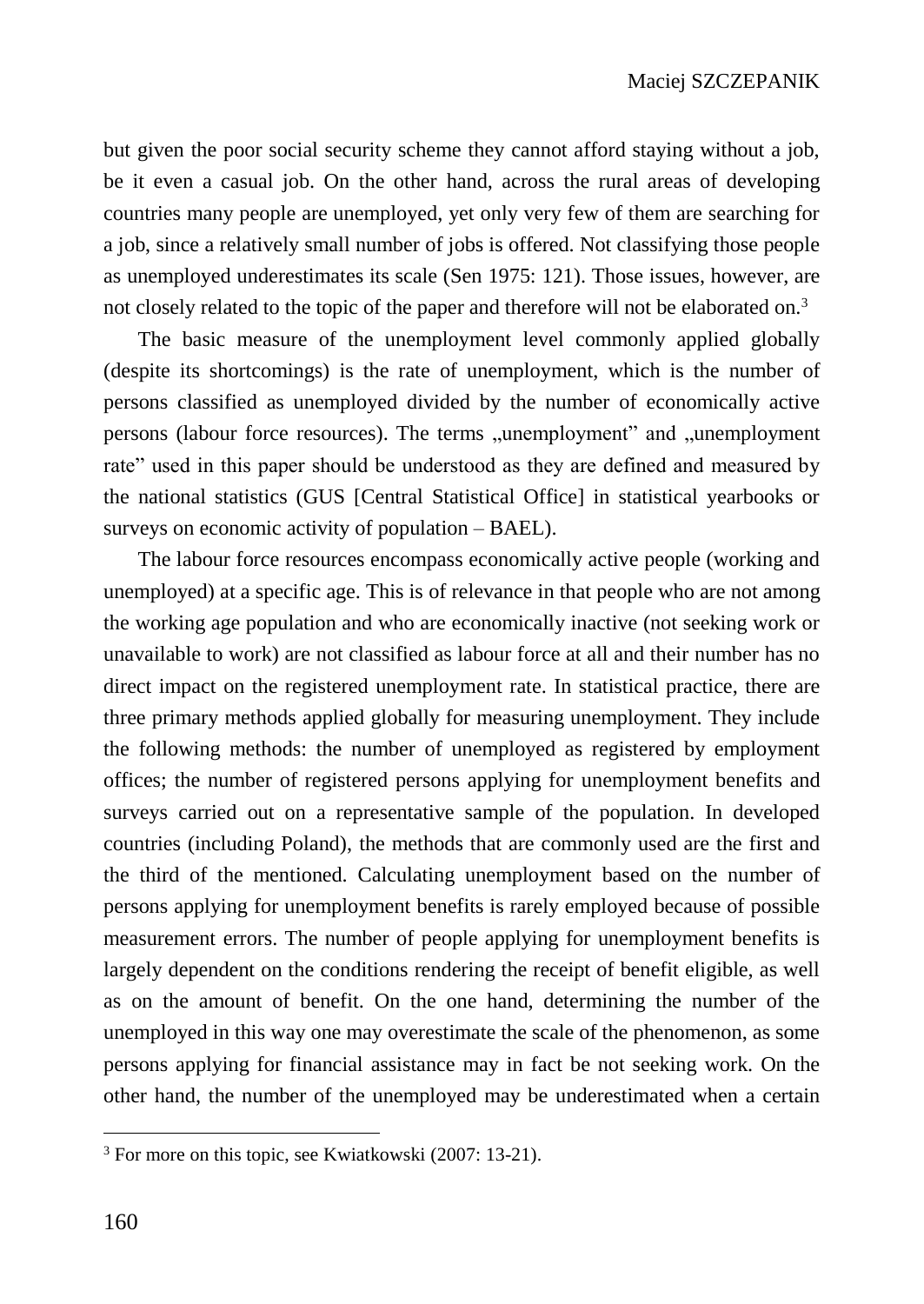group of people, actively seeking work, is not applying for the benefits in employment offices because they are not eligible for them. Similar doubts are expressed while calculating unemployment using the number of people registered in employment offices as unemployed. Their number is also dependent on the conditions which have to be met to register and, in addition, on the motivation of the unemployed. If the chances of finding a job through the employment office are small, this will undermine the actual unemployment measured using this method. Moreover, in many countries registering oneself in an employment office is a necessary requirement for being granted benefits, which in turn may overestimate the scale of the phenomenon, since some of those unemployed persons may actually be unavailable and unwilling to work. What one also needs to bear in mind is that for both of these methods at issue the conditions of registration differ substantially across countries and they often tend to change over time, which makes it considerably difficult to compare the scale of unemployment between different countries and even within one country in a long-term. Given the standardization of the definition and the calculation methods recommended by the International Labour Organisation, the most reliable method for making global comparisons (and also those for a given period of time) is the method using a survey to determine the unemployment scale (a wide-spread method in the United States, where it was introduced in the 1940s). In Poland, it was in 1992 that the labour force survey (LFS) was conducted for the first time. The shortcoming of this method is the selection of a random sample which would be representative for the entire country but not for individual regions, where the sample errors may be quite large (Kwiatkowski 2007: 21-26). What also has to be borne in mind is that comparing the scale of unemployment by using different methods may not always prove dependable.

In the literature, one can come across a number of classifications and types of unemployment. The three primary types of unemployment are as follows: frictional, structural and cyclical. This division is important because of the fact that there are different methods for limiting unemployment depending on which phenomenon we are dealing with in a given situation. However, considering the topic of the paper, this issue will not be discussed here.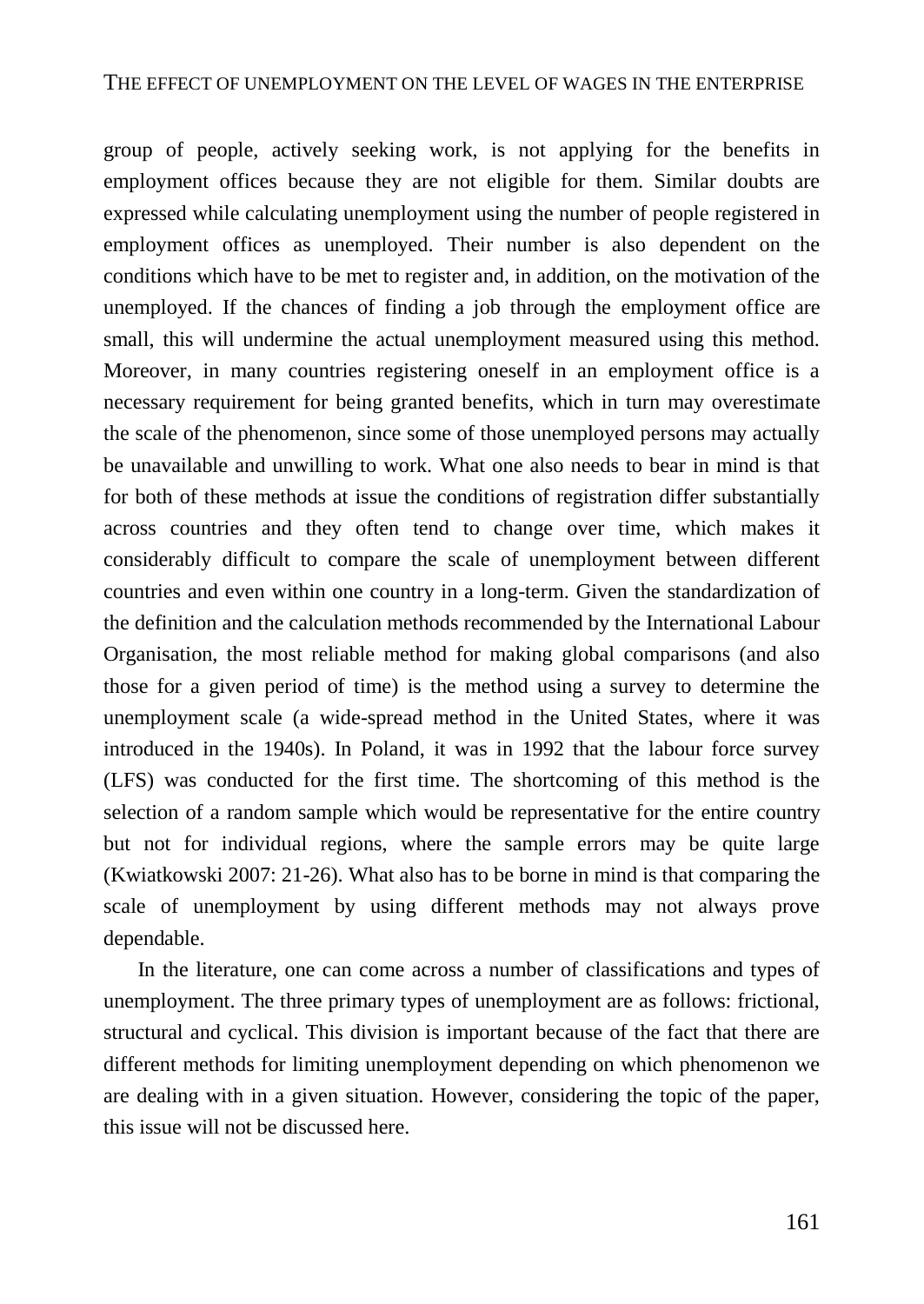An important discovery, from the point of view of this work, are the findings produced by the studies carried out by A.W. Philips, namely a negative relationship found based on statistical analyses between the rate of rises in nominal wages and the rate of unemployment. Discovered in the 1950s during empirical studies, this relationship (the Philips curve), was later on also validated theoretically. Excess of demand over supply on the labour market determines the growth rate of nominal wages. The higher the excess, the faster should nominal wages grow. At the same time, increased work demand should lead to reduced unemployment, if such exists. On the other hand, excessive supply on the labour market brings about a decline in nominal wages, and an increase in excessive supply also leads to an increase in unemployment. This reasoning implies that there is a negative association between the growth rate of minimal wages and the rate of unemployment. Another important finding produced by those studies was that there was a positive level of unemployment even in a situation where there was a balance between supply and demand on the labour market. This finding was later used by American economists M. Friedman and E.S. Phelps, who devised the theory of natural unemployment rate. The concept of the Phillips curve became popular thanks to other economists (P.A. Samuelson and R.M. Solow) who, while determining the functional relationship between the growth rate of nominal wages and the rate of increase of prices, modified the Phillips curve, showing it as a negative relationship between the rate of unemployment and the rate of price increase, that is, inflation. What made this concept so popular was the fact that the conclusions drawn from it could be easily translated into the guidelines drawn up for government policy aimed at reducing inflation or unemployment, owing to their interchangeability. In the 1960s and 1970s the usefulness of the Phillips curve was questioned. It was verified negatively by the economic reality of many developed countries which saw inflation clearly on the rise at that time. The expansion of demand increased the growth rate of prices, yet if failed to reduce the rate of unemployment. This development undermined the theory of interchangeability of these two phenomena. A new modification of the Phillips curve was proposed by M. Friedman and E.S. Phelps, the scholars already cited in the paper. According to their theory, the level of unemployment always tends to approximate natural level of unemployment (unemployment at equilibrium)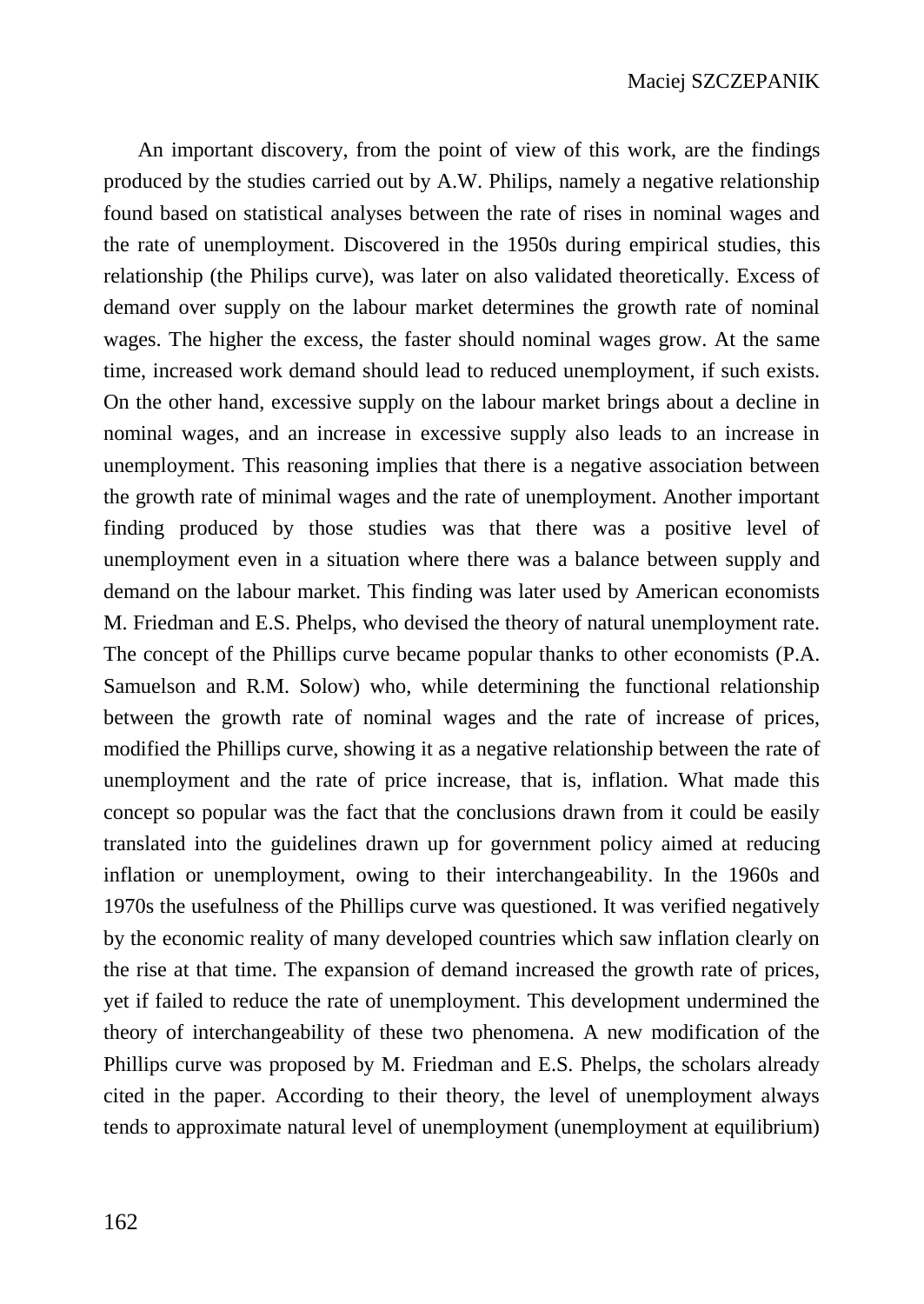in the long run, with deviations from this state being only temporary. The increase in prices brought about by expanded demand also increases nominal wages, but real wages usually fall in this case. As employees (as well as employers) are above all interested in real and not nominal wages, even if they succumb to money illusion and increase labour supply, thus reducing the unemployment rate (in this situation, employers will willingly hire new workers for a lower real wage), this situation can only be temporary. Realizing that they were wrong about their inflation expectations, workers will adjust to the real inflation demanding the relevant pay rise. This, in turn, will reduce the level of employment to the baseline situation and will increase unemployment. Thus, the government policy will not lead to sustainable reduction of unemployment, but merely to inflation growth. It is, therefore, as Friedman and Phelps believe, ineffective. The relationship between the unemployment rate and inflation is negative only in the short term, which is due to workers' mistaken inflation expectations (money illusion). For the unemployment to be reduced in a sustainable way one should continuously "surprise" the public by accelerating the inflation processes unexpectedly. It is, however, impossible in the long run, for it would lead a country to experiencing a socio-economic crisis. This is why no interchangeability exists in the long run between the level of the unemployment rate and inflation. According to the concept devised by Friedman and Phelps, the long-run Phillips curve is a vertical straight line. The level of unemployment, which can never be entirely eliminated, equals the natural rate of unemployment and is not dependent on the inflation level. This does not, yet, mean that the government has no effective instruments while combating the long-term unemployment linked to natural rate of unemployment. In order to reduce the level of natural rate of unemployment, which in some measure could be identified as frictional and structural unemployment, one has to improve the functioning of the labour market, increase its transparency by facilitating obtaining the information on job offers and on people searching for work, develop training programmes for the unemployed, increase labour mobility, etc. (Kwiatkowski 2007: 140-147).

Today's empirical studies and theory concerned with identifying the relationships between inflation and the rate of unemployment are clear in their assertion that in the long run there is no interchangeability between these two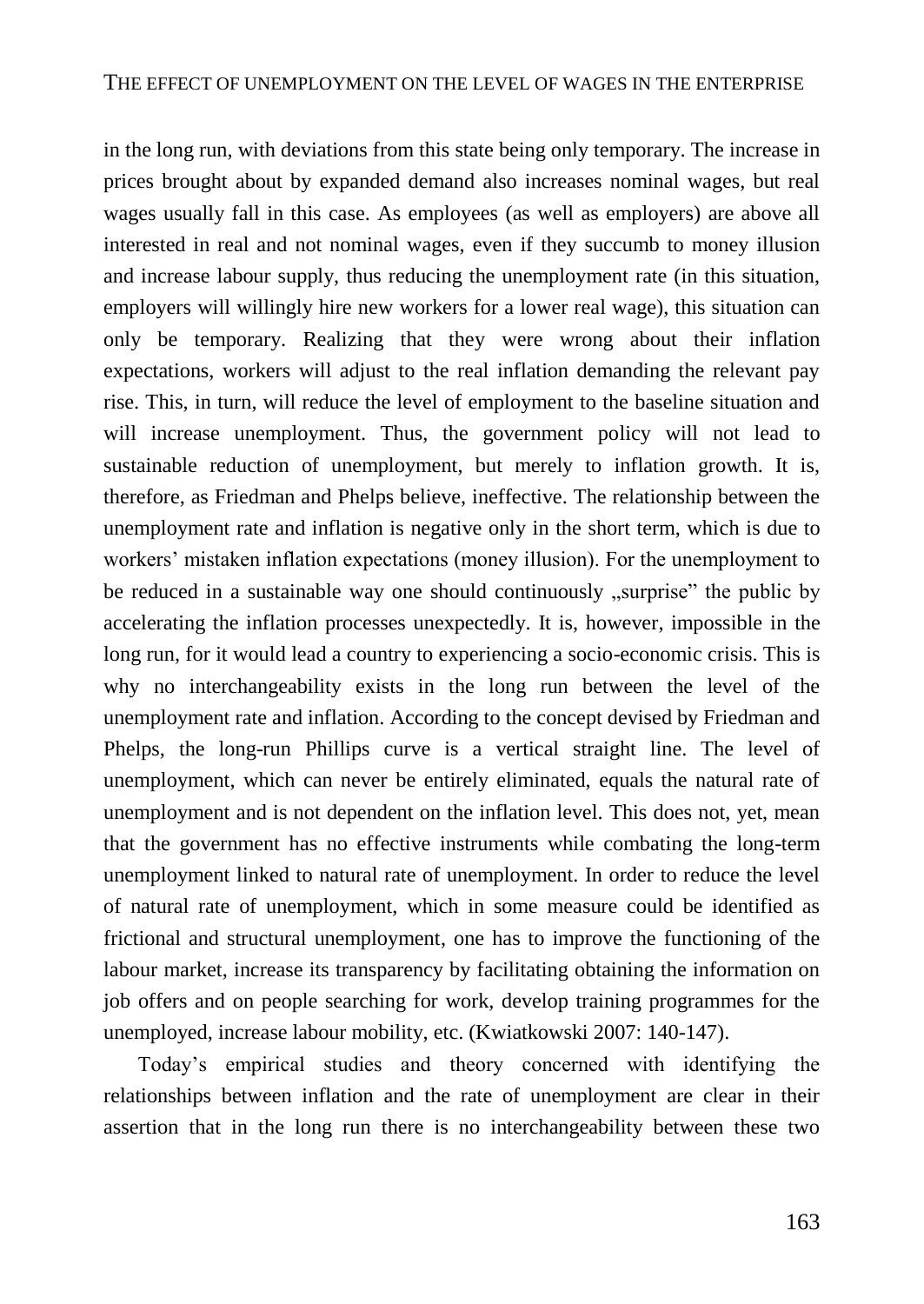phenomena, and so there is no dilemma of having to choose .the lesser evil". Monetary policy over a long-term is thus neutral, while increased money supply has no lasting impact on the unemployment rate, merely raising inflation. This has been confirmed by the US economy, where the rate of unemployment, from the mid-1960s to the 1990s, was stable (about 6%) while inflation ranged between 1,6% and 9,0%, depending on the relevant year. A similar situation was observed in the 1970s in Canada, in majority of Western European countries and in plenty of countries of the Pacific Basin. Analyzing a longer period of time, one can notice that higher inflation does not bring about lower unemployment; nor does lower inflation engender a higher rate of unemployment (Solow et al. 2002: 41-45). This shows that in the long run there is no relationship between the rate of rise of nominal wages and the unemployment rate, as described by Phillips.

In addition to Friedman and Phelps's theory of natural rate of unemployment, in which the Phillips curve is modified, other concepts emerged later on rejecting entirely the findings of Phillips's work. Some researchers, adopting the hypothesis of the population's rational inflation expectations (not succumbing to money illusion), found that the Phillips curve was vertical also in the short term, and therefore no negative relationship existed between the unemployment level and inflation, be it even temporary. This approach negates completely the meaning of the original Phillips curve and the findings stemming from it regarding the policy aimed at reducing unemployment (Kwiatkowski 2007: 146). In their majority, economists reject the original Phillips curve considering it to be a long-term vertical straight line, while some economists recognize the temporary "interchangeability" between the rate of unemployment and inflation in the short run, depending on the methods, the research scope and its assumptions, with some others rejecting the negative relationship between those measures entirely, even over a short period.<sup>4</sup>

In the 1980s one more theory of equilibrium unemployment was advanced which ought to be mentioned here given its considerable popularity and plenty of

<sup>4</sup> The assumption that the population will not succumb to money illusion seems far-fetched and contrary to reality. Moreover, the basic problem encountered when examining the Phillips curve in the short run is the fact that it is not a function relationship. Economic phenomena and processes such as inflation and the unemployment rate are often interdependent, while in the case of a function one variable must be independent.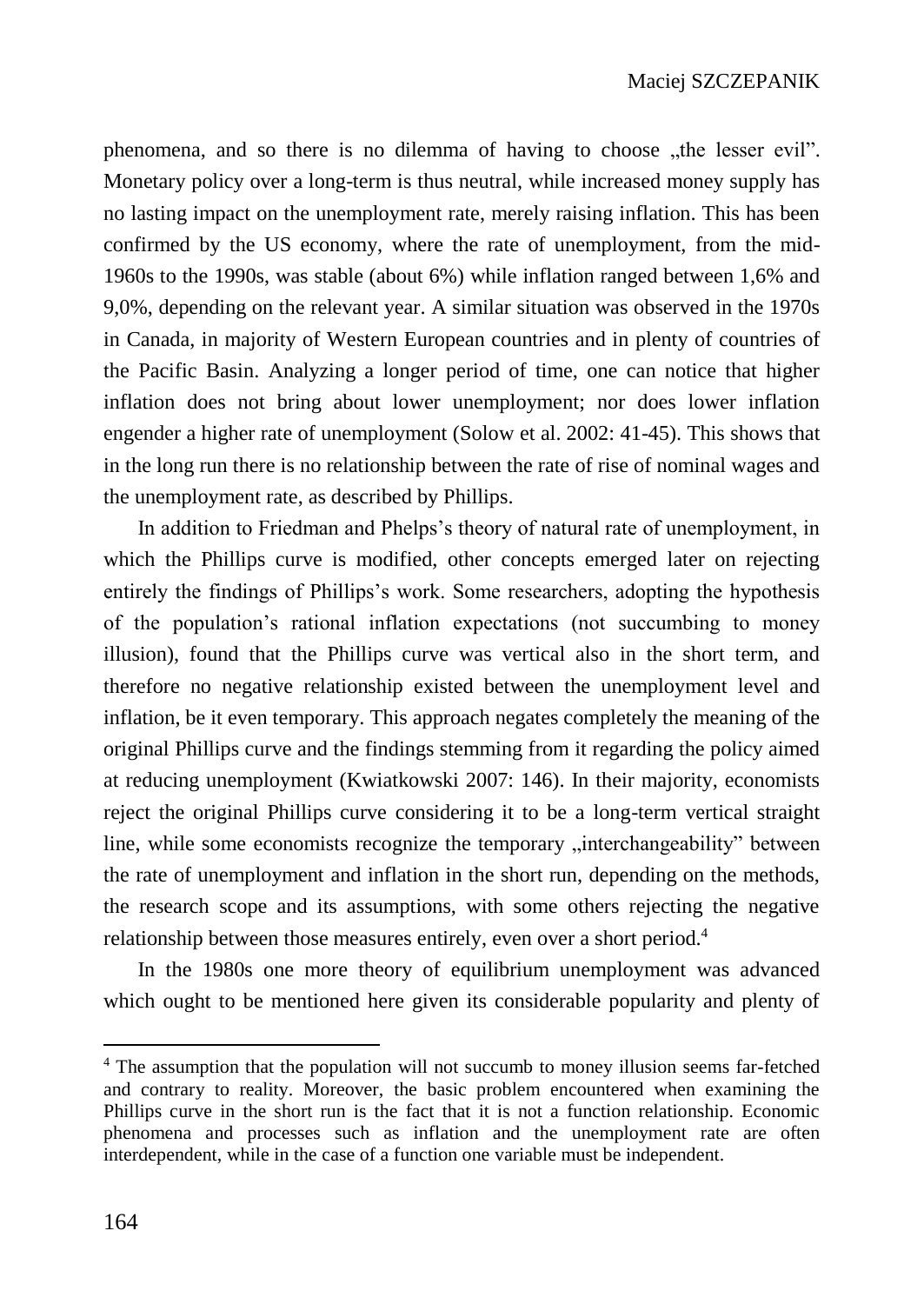advocates, also today. A group of British economists, while referring to the theory of natural rate of unemployment, created a new theory of non-accelerating inflation rate of unemployment (NAIRU). Its creators, not unlike their predecessors, see the relationship between inflation and unemployment. A relatively low level of unemployment implies inflation growth, which is due to greater bargaining power enjoyed by trade unions and workers in wage negotiations and the difficulties faced by employers in finding people willing and available to work. This is directly reflected in increased wage pressure and ultimately in the intensification of inflationary processes. In the situation of a sufficiently high unemployment the wage pressure decreases, workers are forced to accept lower wages, which leads to the weakening of inflation dynamics. The conclusion stemming from this kind of reasoning is that there must be a level of unemployment in the economy which stabilizes the dynamics of inflationary processes. This level is called NAIRU. It is of considerable significance for the government macroeconomic policy given that by influencing the level of real unemployment one can slow down or accelerate the inflation rate. The unemployment that rises over the NAIrU level (e.g. by limiting the overall demand) will bring about the lowering of wage pressure, reduction of the inflationary process dynamics, or it can even lead to the fall of the overall level of prices. The crucial element of this theory from the point of view of this paper is the assumption that at a given time every economy has a specific level of real wages which is consistent with its economic capacities. If workers are successful in negotiating wages which are higher than this level, then it will cause an acceleration of the inflation rate; if, on the other hand, wages are lower than the economic capacity of the economy, then it will bring about slowing down the inflationary process dynamics. The inflation stabilization will occur when the wages proposed equal the level of wages determined by the economic realities at the time concerned, and the then present level of unemployment is precisely the NAIRU (nonaccelerating inflation employment). Naturally, the level of wages corresponding to the economic capacities of the economy concerned may change over time, being primary dependent on work productivity. Nor is the level of NAIRU constant over time (just like the level of natural rate of unemployment), yet its determinants will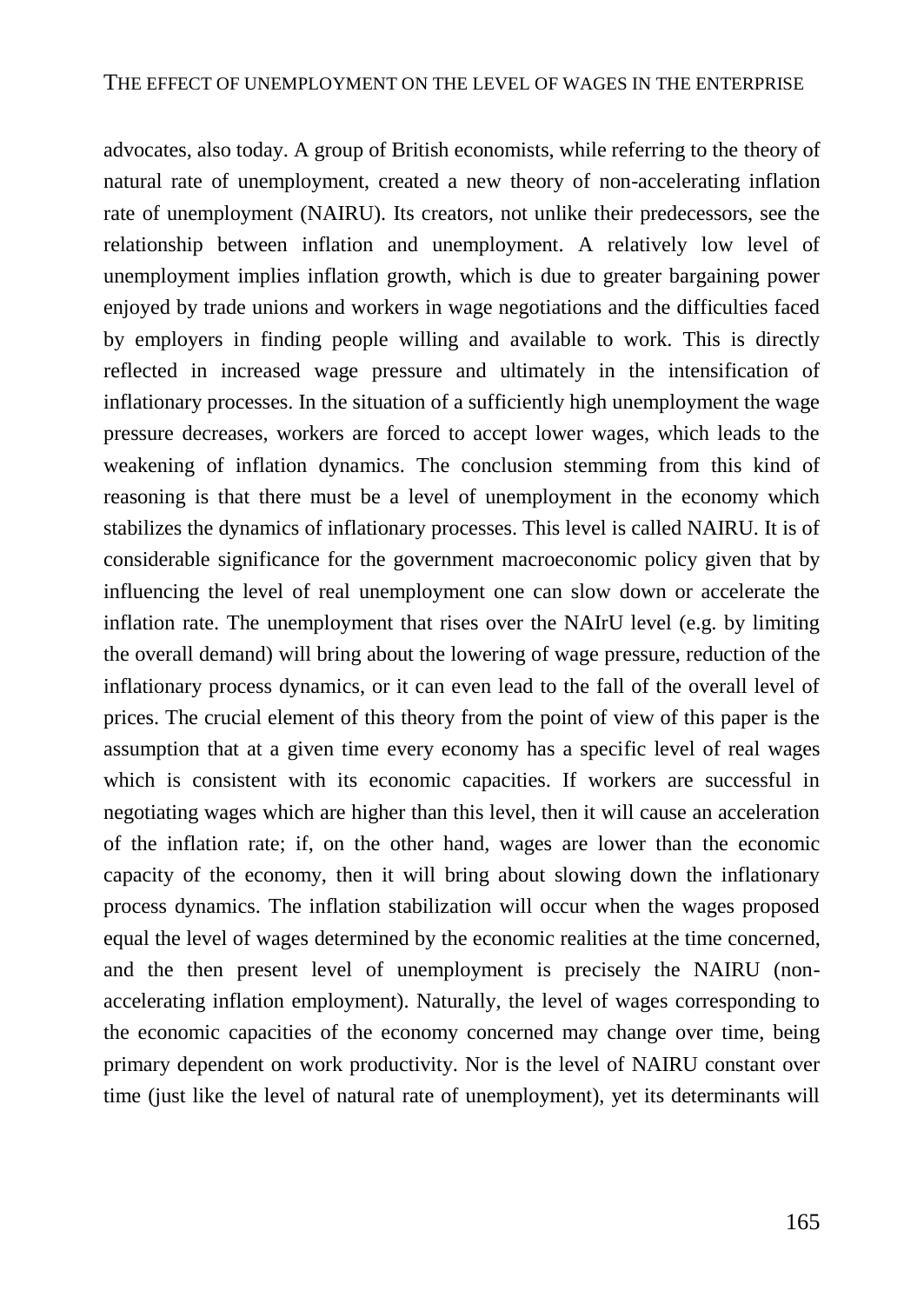not be discussed here since they are not closely related to the topic of the paper (Kwiatkowski 2007: 147-154).

An interesting theory, whose underlying basis was formed by the research conducted in many countries of Europe, Asia and North America, was presented in the mid-1990s by Blanchflower and Oswald.<sup>5</sup> Analysing the microeconomic data on unemployment and the levels of pay, with those data being produced based on the surveys carried out in numerous countries over a dozen or so years (in the 1970s and the 1980s), they wrote a paper which was very critical of the neoclassical approach towards the labour market. The results produced by their calculations found regularities which would hold whatever the timeframe of the study, country or region analysed. The regularity found between the unemployment rate and the level of local wages the scholars called a wage curve. The findings elicited by the empirical research and calculations left no doubts. In all the countries examined (e.g. USA, the UK, former Federal Republic of Germany, Canada, Austria, Japan, Indie, South Korea, Norway, Sweden, the Switzerland, the Netherlands, Italy, Ireland) a statistically significant relationship was discovered between wages and unemployment. This relationship proved to be negative, while the elasticity of the unemployment rate in relation to wages being at approximately -0,6<sup>6</sup> across all the countries. The association thus discovered was contrary to the earlier theories on the labour market. Previously (in the 1970s and 1980s) the majority of economists, based on the logical analysis transformed into an economic theory, recognized the positive correlation between unemployment and the level of pay across a region or

<sup>&</sup>lt;sup>5</sup> More on this topic see Blanchflower (1994). The research conducted by the authors was based on microeconomic data describing regional (in geographical terms) labour markets and specific industries. Thus, all the findings stemming from their book also pertain to markets. The data came from the surveys conducted in a similar way across all the countries, while the methodology applied in the calculations was uniform in all the cases so as to be able to compare the results.

<sup>6</sup> A few years later, Blanchflower conducted studies on a wage curve in Central and Eastern European countries, among others in. Albania, Armenia, Belarus, Bulgaria, Croatia, the Czech Republic, Lithuania, Latvia, Estonia, Russia, Poland, Romania, Slovakia, Slovenia, Ukraine. The findings confirmed the existence of a wage curve also in those countries. The elasticity of the unemployment rate in relation to wages in the countries of Central and Eastern Europe ranged between -0,1 and -0,3, which suggests that it proved bigger than in the countries described in the previous research. See more in Blanchflower (2001).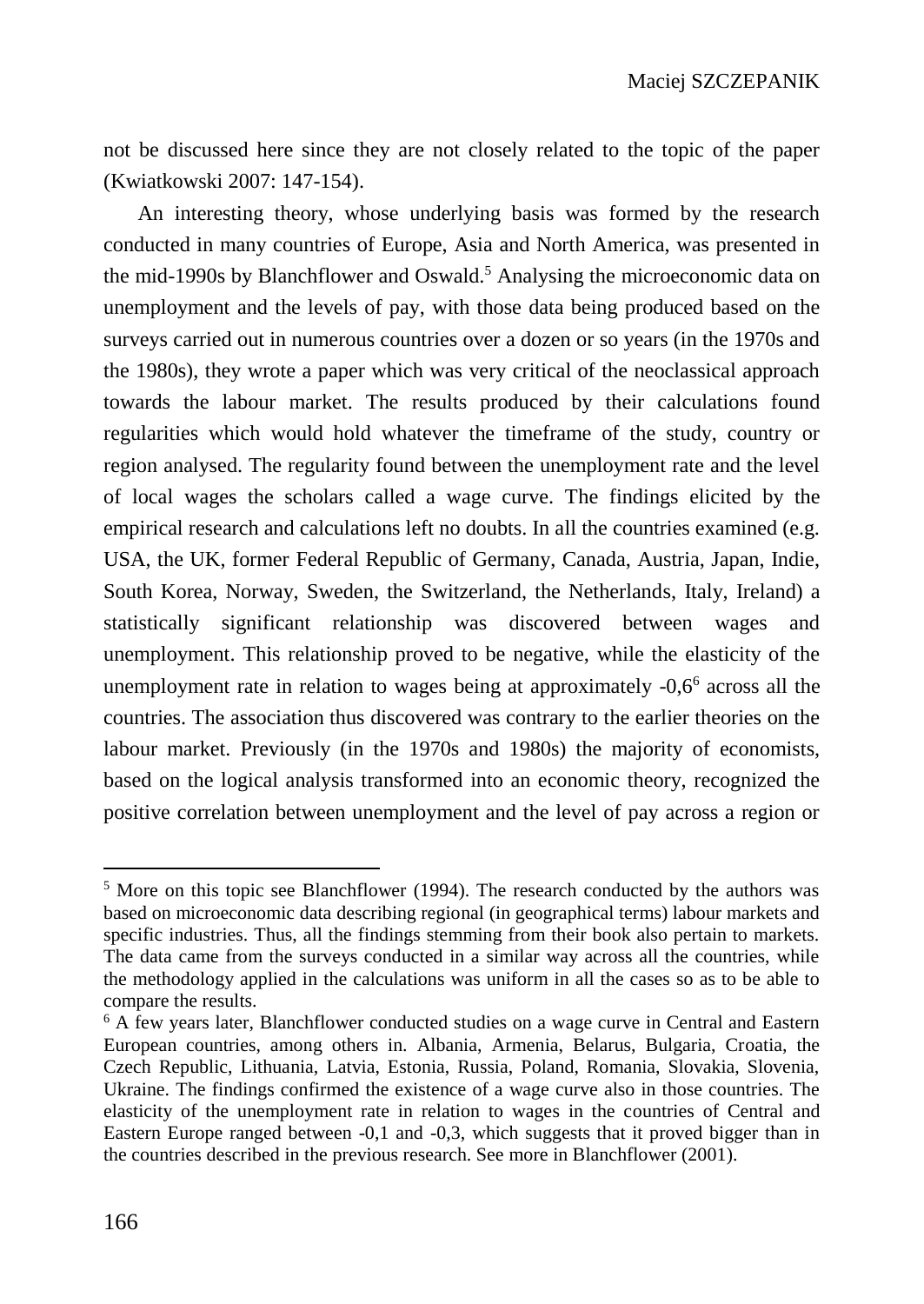in a particular industry. This relationship was explained by the fact that only being able to land a well-paid job can keep local unemployment high, because with lower wages people will move somewhere else, and unemployment will fall. Hence the higher the pay in a region or an industry, the higher the unemployment rate and vice versa. The studies by Blanchflower and Oswald, as well as those conducted by other economists<sup>7</sup> refuted this theory. Analyzing a huge volume of data, they provided evidence that over a specific period high local unemployment (or across an industry) was linked to low earnings, while a low rate of unemployment occurs together with high wages. In a situation where there is high unemployment in a region or industry employers do not have to motivate employees by offering high wages as labour supply exceeds labour demand, even with relatively low wages. In addition, employees do not call for pay rise because they are afraid of losing their job. This is a case in which employees and the unemployed simply do not enjoy a strong bargaining position. Of course, exactly the opposite happens when there is low local unemployment. The research findings show a negatively sloped wage curve. One should emphasise that although the wage curve resembles the Phillips curve, it has a completely different meaning. The Phillips curve is usually estimated based on macroeconomic data (the wage curve on micro data) and is referred to the adjustment process unfolding between inflation and unemployment, which, in its very assumption, implies a lack of labour market equilibrium. In long-run equilibrium, according to most concepts, the Phillips curve becomes a vertical straight line. The proposal put forward by Blanchflower and Oswald alters the neoclassical way of thinking about the labour market. According to their theory, a downward-sloping "wage curve", and thus unemployment as well, is present when the labour market is in equilibrium, with the Phillips curve roughly resembling a kind of an aggregate "wage curve". Evidence showing a negative correlation of the unemployment rate with the level of pay is hard to reconcile with the classical theory on competitive labour market, where high unemployment suggests a lack of

<sup>&</sup>lt;sup>7</sup> For example Buettner (1999); Holmlund (1991) – strong evidence that there is a negative relationship between the unemployment rate and local pay; higher unemployment reduces the level of real wages.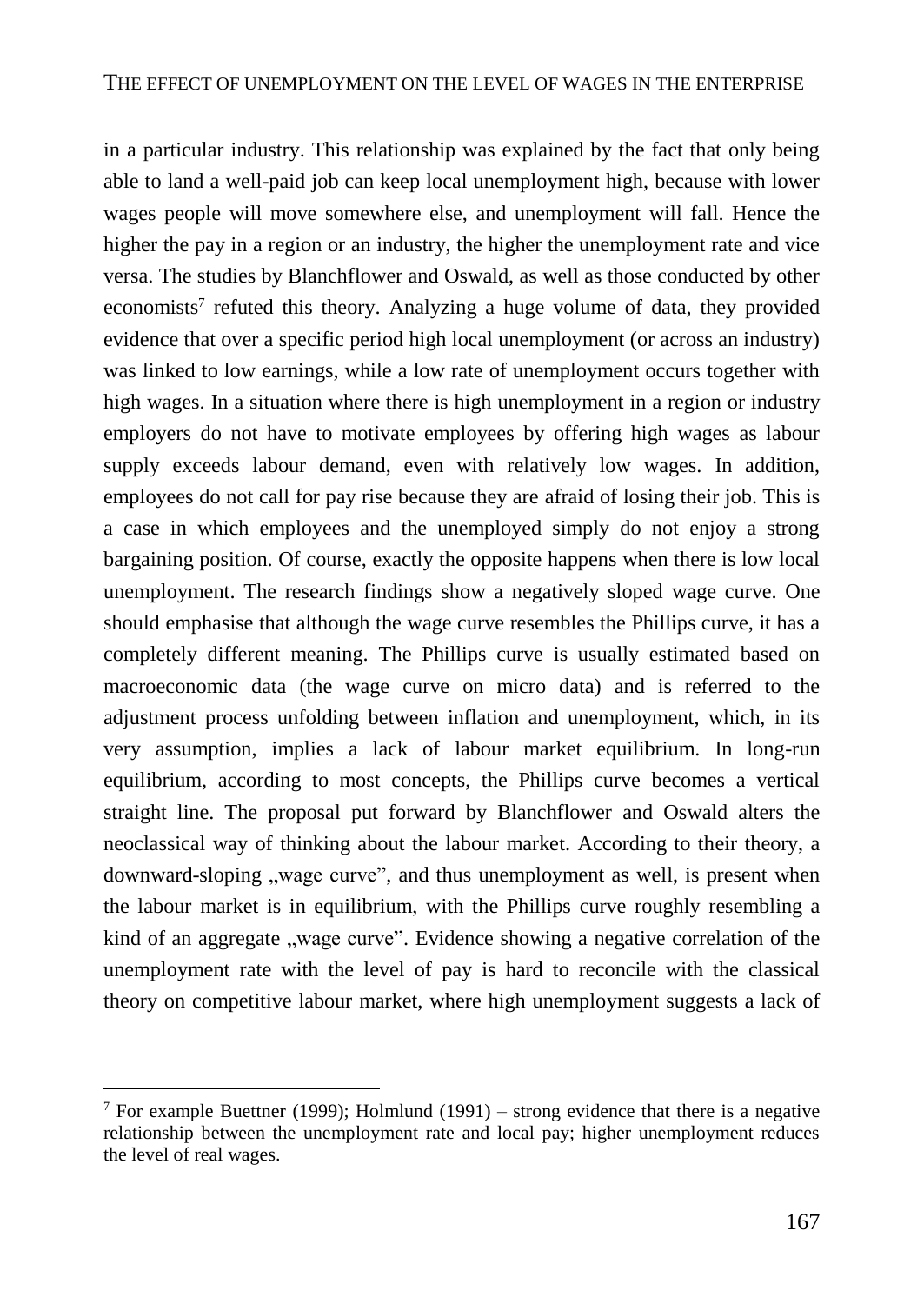equilibrium and it is linked to excessively high real wages (Blanchflower, Oswald 1994: 359-368).

From the point of view of the primary aim of this paper, defining the effect which the level of unemployment has on wages in economy is of major interest. In modern theories of economics one can come across numerous links, both direct and indirect, between these two phenomena. In the first place, an increase in the unemployment rate raises competition on the part of labour supply raising fears among workers about losing their jobs. This directly reduces the pressure on pay rise. A falling rate of unemployment will obviously be a factor compelling workers to demand higher wages given the employer's difficulties in finding good employees. What should also be mentioned is that the experiences of developed countries clearly suggest that the reaction of wages towards falling unemployment is considerably stronger than wage sensitivity to an increase in unemployment. This means that an increase in wage pressure in the situation of a reduced rate of unemployment is much higher than its decrease when unemployment grows by the same value. It should be stressed that this kind of reasoning is in line with the labour market theory. With the assumption of elastic nominal wages, unemployment which is above its natural rate implies a tendency for real wages to fall, for in this situation there will always be workers willing to work for lower wages than the market rate. This will prompt employers to increase their labour force. On the real labour market a certain rigidity in nominal wages naturally exists, as well as limitations to the mobility of workers and the lack of information transparency, which all inhibit adjusting labour demand to labour supply (Kwiatkowski 2007: 149-152).

Concluding this section of the paper, criticism will be presented as regards some parts of the theory of classical labour market. According to it, high unemployment tends to be related to excessively high real wages. Through the reduction of this wage rate, which should be effected by the market mechanism, labour demand and supply will become equal (demand will grow and excessive supply will decrease). This may take long time given the existence of market imperfections such as downward rigidity of nominal wages, trade union activity, etc. All those , imperfections" outlined in the economic theory are predominantly on the side of labour supply, that is, workers who are not easily convinced to have their wages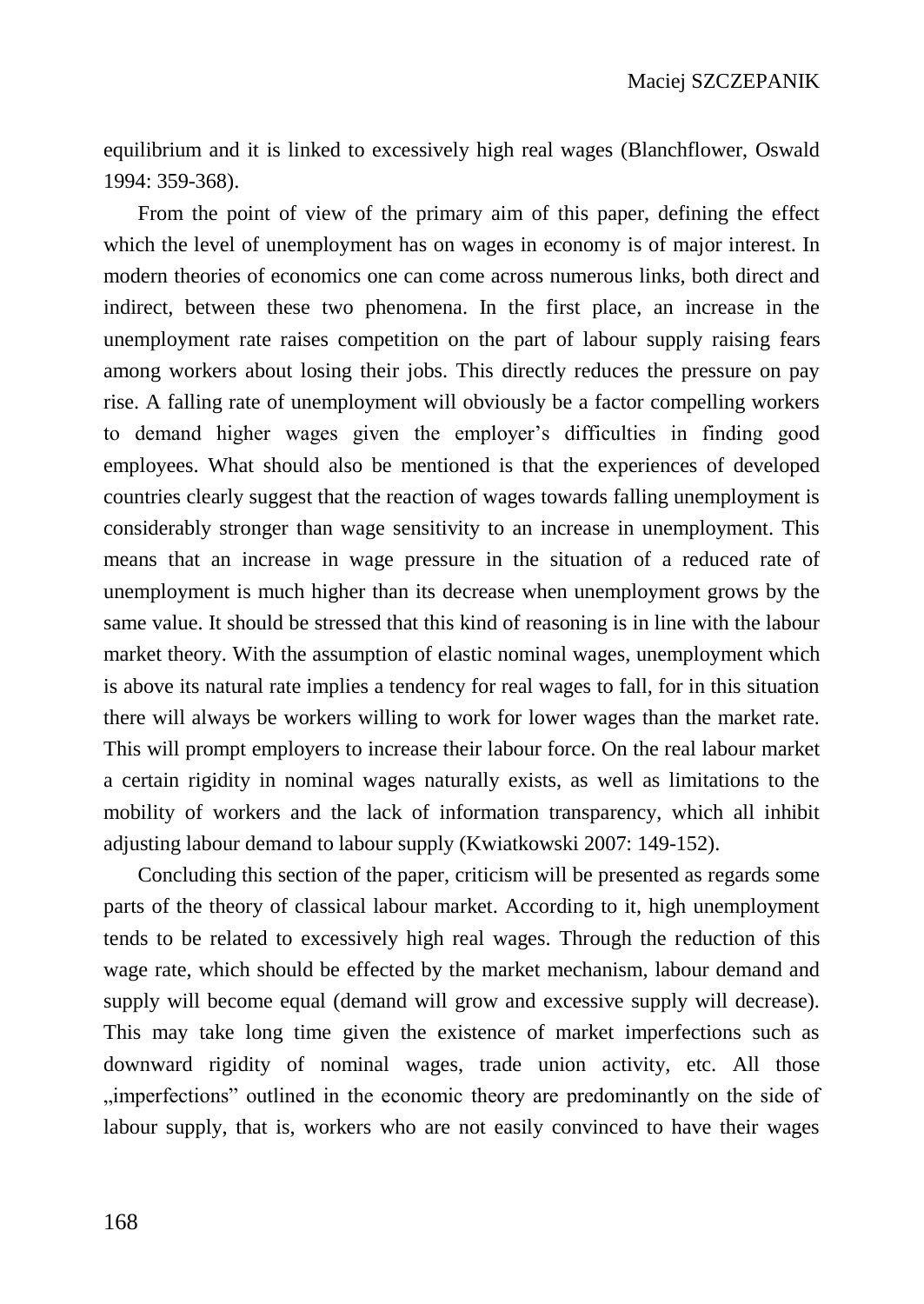reduced. Seeing the labour market in this way, one might forget that labour is a very specific good of which supply is not solely dependent on price. For a vast majority of people, work, as the main (and sometimes only) source of income, does not follow the classical economic laws because its some supply (ensuring survival) must be delivered to the market. A single worker who has no influence on the price at which he sells his labour is not sovereign when deciding what amount of labour to sell at the set price, nor, all the more, when deciding whether or not to give up selling this good on the market because the price is too low in relation to the costs of livelihood he has to incur. Expanding the analysis by taking into account this paramount assumption, one may conclude that unemployment need not be at all tantamount to an excessive real market wage. If the majority of workers are not satisfied with their earnings, and, if only they could afford it, they would not work, nor would they seek a job which pays the current wage rate because they value their labour more than that, this would mean that the high registered unemployment may in fact be considerably lower. One could conceive of a situation in which, despite the actually registered high unemployment, the current real wages are so low that if people could generate their income in a different way, then instead of unemployment, it would turn out that we would be facing labour oversupply! This sort of unemployment, where plenty of the unemployed declare their availability to and search actively for work, and as they are not sovereign in their decision on the labour supply volume, they simply cannot forego selling their labour and have to accept the current market price paid for it, could be referred to as forced and nonmarketable (paradoxically within the meaning of the neoclassical economic theory). This kind of reasoning leads to the conclusion that high unemployment need not arise from too high real wages, but from the fact that the labour market is specific to the extent that it cannot be analysed based on the rules governing markets with other goods, and therefore the neoclassical approach and its way of thinking about the labour market have to be abandoned. The imperfections of this market have the effect that the market mechanism itself does not work there and an external regulation is required. To illustrate this point, one might imagine a situation in which manufacturers of ordinary good, e.g. TV sets, are forced under penalty of death to manufacture and deliver a certain minimum level of supply to the market,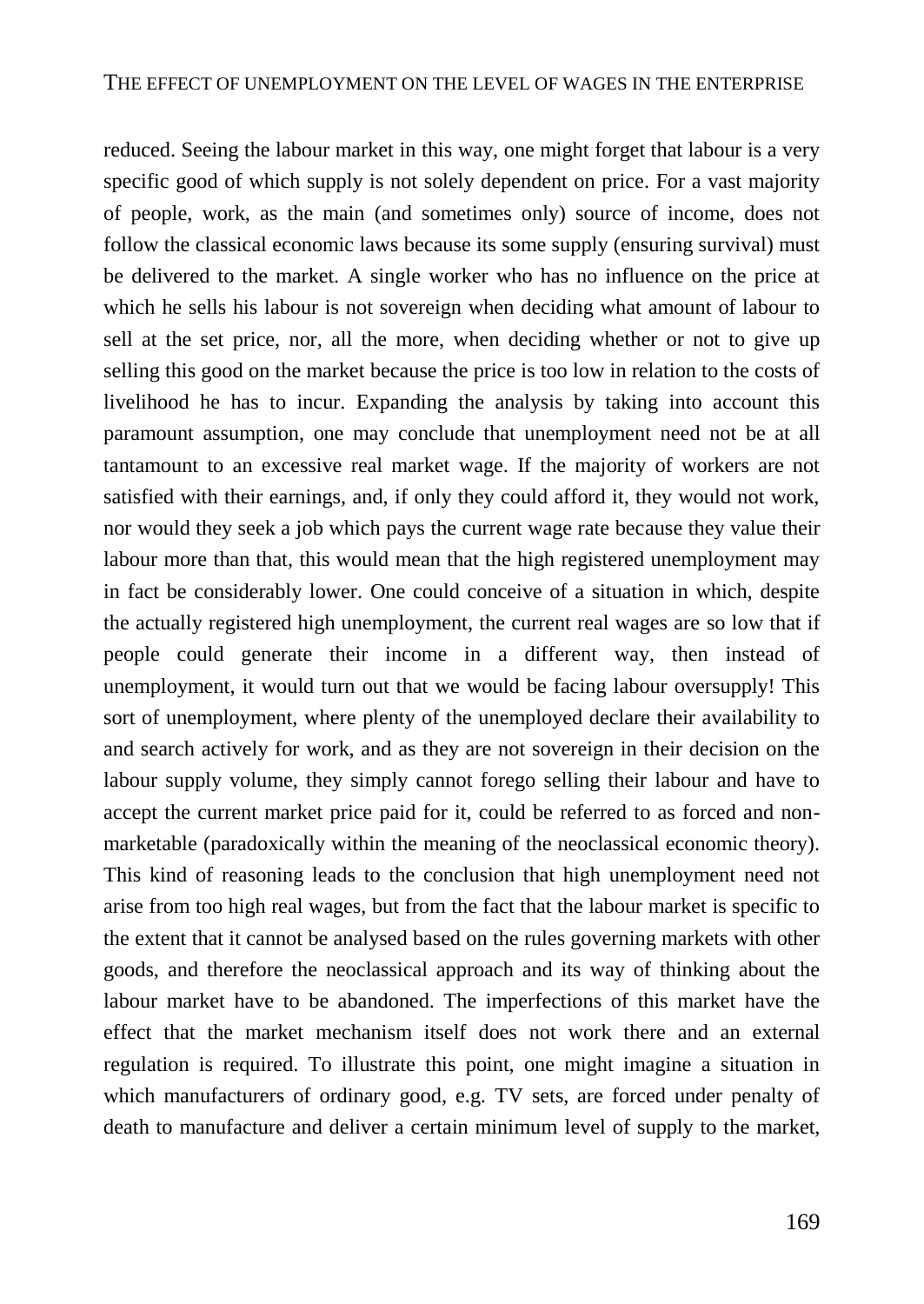irrespective of the market price of this good. With small demand and low price, it may turn out that they are selling below the costs, while there is excess of supply over demand on the market anyway! Does that mean that the real price of the product is too high and should be reduced? In the situation just described the market itself is not functioning properly since employers, taking advantage of their stronger position, may maintain low real wages over a long time, below the equilibrium that would have formed on the market if employees and the unemployed were sovereign in their decisions on the labour supply volume. Moreover, taking advantage of the high "forced unemployment", employers can increase their labour force without raising wages because on a real and by definition imperfect labour market their wage rate is above the equilibrium point, which ensures that there is excess of supply over demand. On the real market, the wage curve is shifted downward to the right hand side, while the equilibrium price  $($ , the market clearing wage") is located lower than would have been the case for a labour market where all the employed and the unemployed could freely decide about their labour supply. The situation described may occur in a number of countries (e.g. in Poland) given that real wages grow slower than the costs of living, prices of consumption goods despite the continuous GDP growth. Adam Smith's laws, such as for instance "the market's invisible hand", do not work on this kind of the market, or at least, if they do, it is not to the extent assumed by today's neoclassical economics. Benefiting from their strong position, employers in addition refrain from raising wages accordingly even with increased labour productivity. In the situation when the labour market is monopolized on the employer's side, or when there is price collusion (formal or informal; as regards the price of work) between businesses, in particular between large corporations employing vast numbers of workers, thus exerting influence on how wages develop in a given industry, the unemployed available to work are greatly disadvantaged being forced to accept low wages imposed in advance. All this leads to a situation in which benefits obtained from one's labour may be unevenly distributed going mainly to a small group of company owners in the form of their high wages and the company's profits. This comes obviously as a loss to workers who are paid below the real value of their labour with the market mechanism itself unable to ever remedy this situation. If an external interference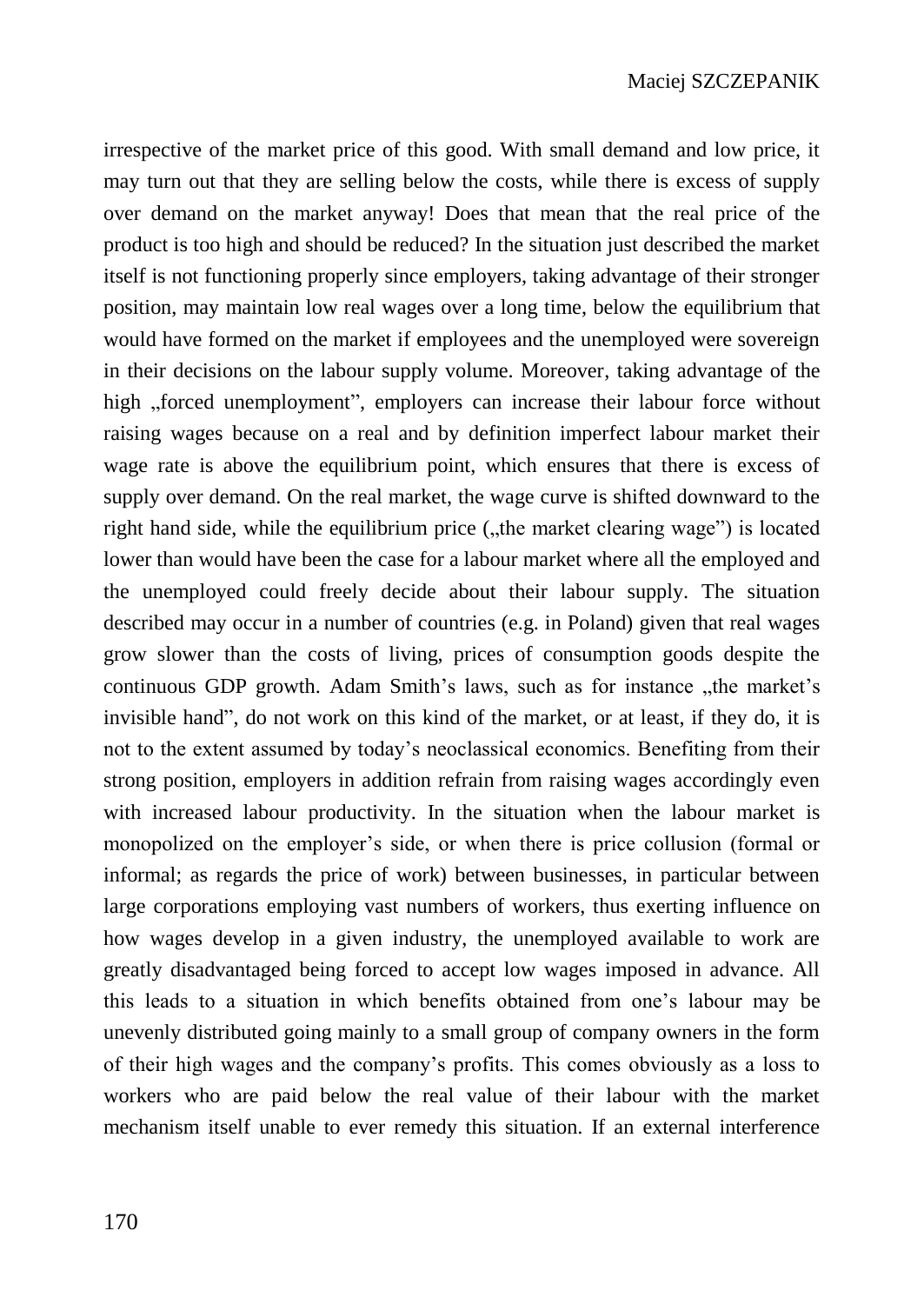distributed the benefits arising from work fairly among all the employed, one could increase the real wages of most workers without increasing business costs and without staff reduction<sup>8</sup>.

To some extent, Karl Marx's analyses are coincident with the above theory. He claimed that in a capitalist system the reward for labour carried out by a considerable majority of workers would be at the level ensuring an exchange only for essential consumption goods. In other words, regardless of the country's economic development, workers' wages will stay low enough to ensure their subsistence at the level of a biological or social minimum. According to Marx, this wage amount is sufficient to sustain high labour supply. Of course, the real value of labour performed by those low-paid employees is substantially higher than their wages. The surplus thus created is taken over by the employer, although, as Marx believes, it belongs to the worker. Marx's theory emerged on the basis of Ricardo's observations and theory, a nineteenth century economist who formulated the "iron law of wages". Ricardo, not unlike Marx, maintained that wages, whatever the situation in the free market economy, would be at a level ensuring minimum subsistence. In Ricardo's view, this is the level at which the labour market aims in equilibrium (Milkovich, Newman 1990: 38-39). Since the mid nineteenth century workers' wages increased considerably and one began to search for new theories. This is how the theory on marginal labour productivity and the already mentioned neoclassical model of competitive labour market came into being. For markets of certain variants of work, the premises of those theories hold true and they appear to be more useful than the critical judgment offered by Marx or Ricardo, for they are better at explaining and predicting how wages will develop in economy. However, as demonstrated before, the neoclassical approach to labour market does not seem to work in many other cases, in particular as regards the wages of young unskilled and discriminated workers, or those whose labour market position is weak for whatever other reasons. For a huge number of workers in today's economies, the theories of Marx and Ricardo may be more suited as they are more accurate in predicting the level of equilibrium and wages to develop on the labour market. This is due largely

<sup>&</sup>lt;sup>8</sup> The theory of forced unemployment outlined here and the criticism of certain parts of the neoclassical labour market theory reflect the author's own considerations and views.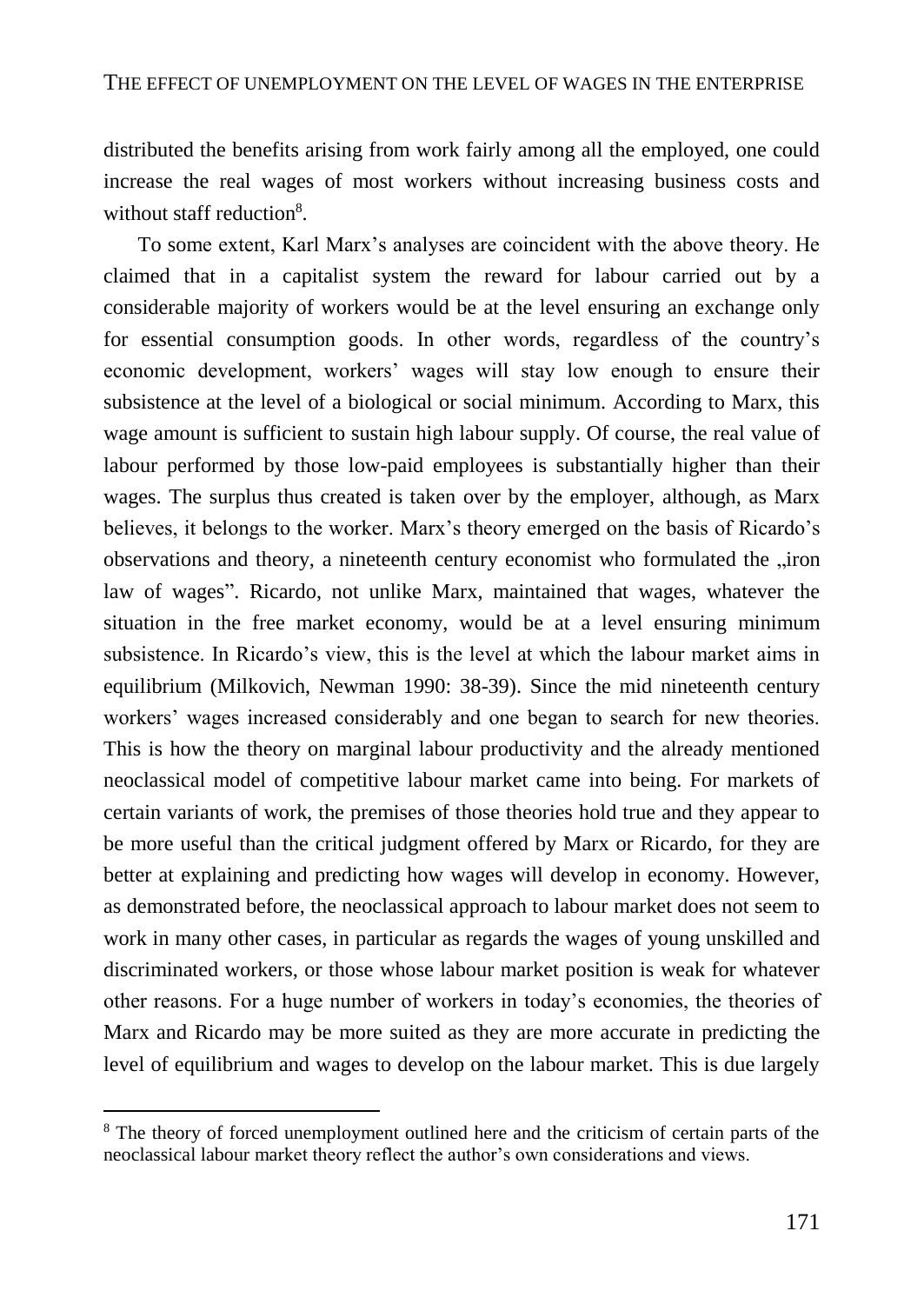to the fact that those people are the least sovereign in determining the amount of labour supply which they deliver to the market, with employers ruthlessly taking advantage of their weak position. For wages ensuring merely a bare subsistence minimum, in contemporary economies of developed countries there is still a vast amount of labour supply.

# **3. Examining the effect of the level of unemployment on that of wages in enterprise sector in Poland in 2000-2014**

Defining the term , wage and salary" is very important because of how it is used in this paper. Considering that the main source of data, namely the Statistical Central Office (GUS) publications, the term "wage and salary" should be understood as defined in the Statistical Yearbook of the Republic of Poland. This results from the fact that all information on wages and salaries used in this paper will refer precisely to this definition. Wages and salaries will thus encompass cash payments and benefits in kind or their equivalents payable to workers for work performed. The main component of wages and salaries, listed by GUS and the subject of the analysis outlined further on in the paper, is the so called "personal wage and salary". A personal wage and salary encompasses, inter alia, the following items: basic wage, bonuses, awards and allowances (e.g. for length of service, for work of arduous nature), payment of overtime, remuneration for time not worked (e.g. paid holidays, sick leave), certain portion of benefits in kind and compensation (GUS 2006: 263). The GUS data used in this paper refer only to persons employed in an employment relationship.

In the empirical study, the unemployment phenomenon will be represented by the variable *unemployment rate* calculated and defined according to the way it is done in the national statistics (GUS). The data are presented in monthly terms. The rate of unemployment is the most commonly employed indicator and appears to be best reflecting the character of this phenomenon, which is why it was used in the paper. The high variability of the unemployment rate over the period examined is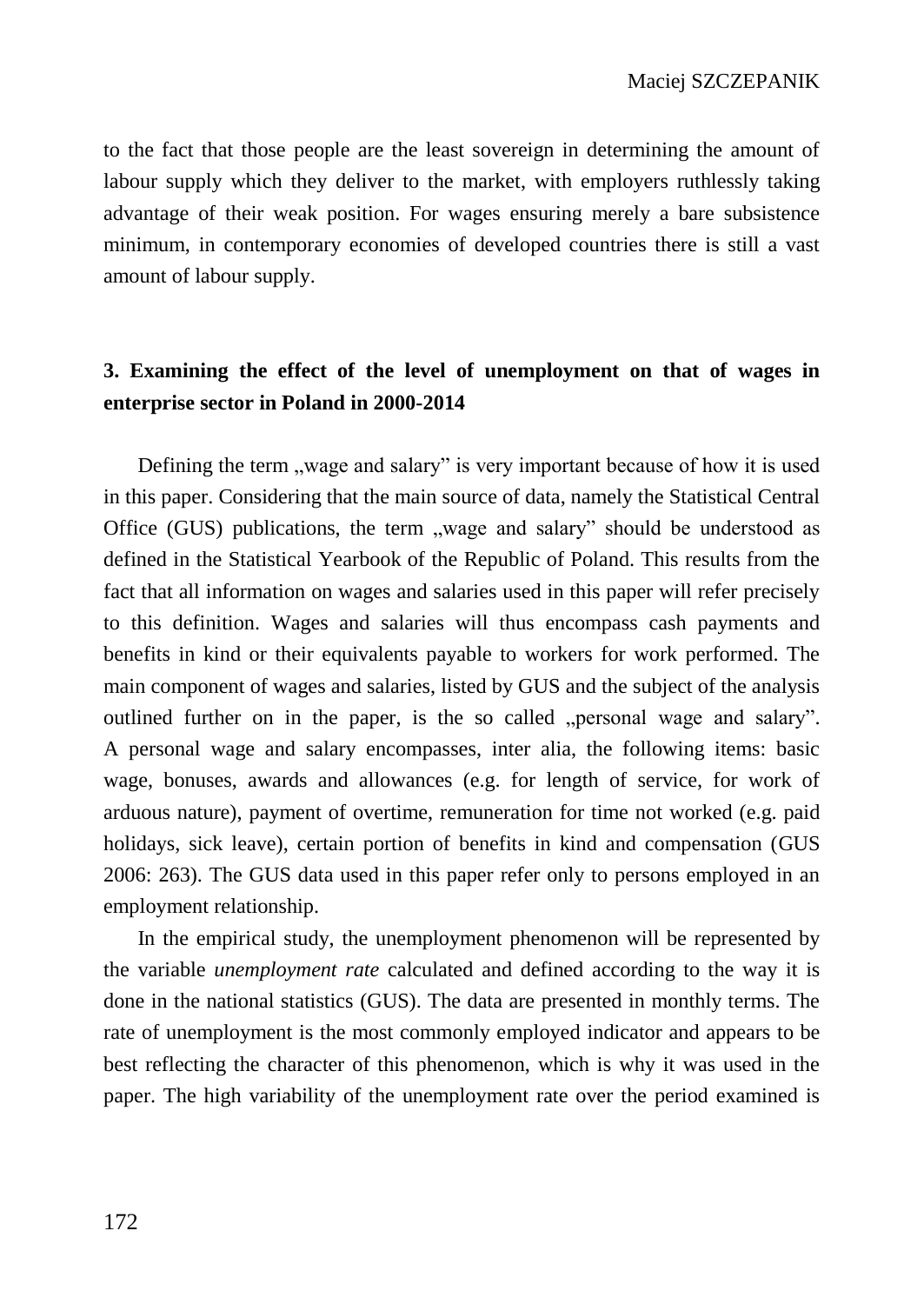advantageous in terms of the objective of the paper, for it makes it easier to capture the potential effect of the phenomenon on the overall level of wages in Poland.

#### **3.1. Data used in the study**

The study pertaining to the entire country was conducted based on monthly data and covered the years 2000-2014, which allowed for eliciting a sufficient number of observations. The data used in the paper come from the publication of the Central Statistical Office and are available publicly (www.stat.gov.pl/gus). Owing to a large number of the source data used in this work, they could not be demonstrated here.

#### **3.2. Methodology of the empirical studies**

In the literature one can encounter a variety of methods for determining the effect of individual factors on the overall level of wages nation-wide. For solving the research problem Pearson linear correlation coefficient (R) was employed. This method was selected given that it enjoys a strong support of the economic theory. The majority of mechanisms to be observed of the wage development are linear in their nature. The advantage offered by this method is also the simplicity and universality of its application. In addition, the number of observations in the period at issue and the character of the phenomena analyzed allow for using the correlation coefficient, whereas some other methods could not have been used because of their restrictive limitations, rendering it impossible to draw meaningful conclusions from the studies. Pearson linear correlation coefficient naturally has, as any other method, its deficiencies. They were, however, kept to a minimum or were entirely eliminated thanks to the measures outlined below.

In the calculations, dynamics ratios were used calculated in relation to the analogous period (month) of the previous year (ratio indicating the change rate of the variable concerned). Likewise, the dynamics ratio of the change of wages was calculated in relation to the analogous period of the previous year (in both cases, the analogous period of the previous year  $= 100\%$ ). This measure is aimed at eliminating potential seasonal fluctuations, as is the case, for instance, with respect to the wages paid every year in December (they are substantially higher than in other months). Applying the above mentioned ratio allows for confining the effect such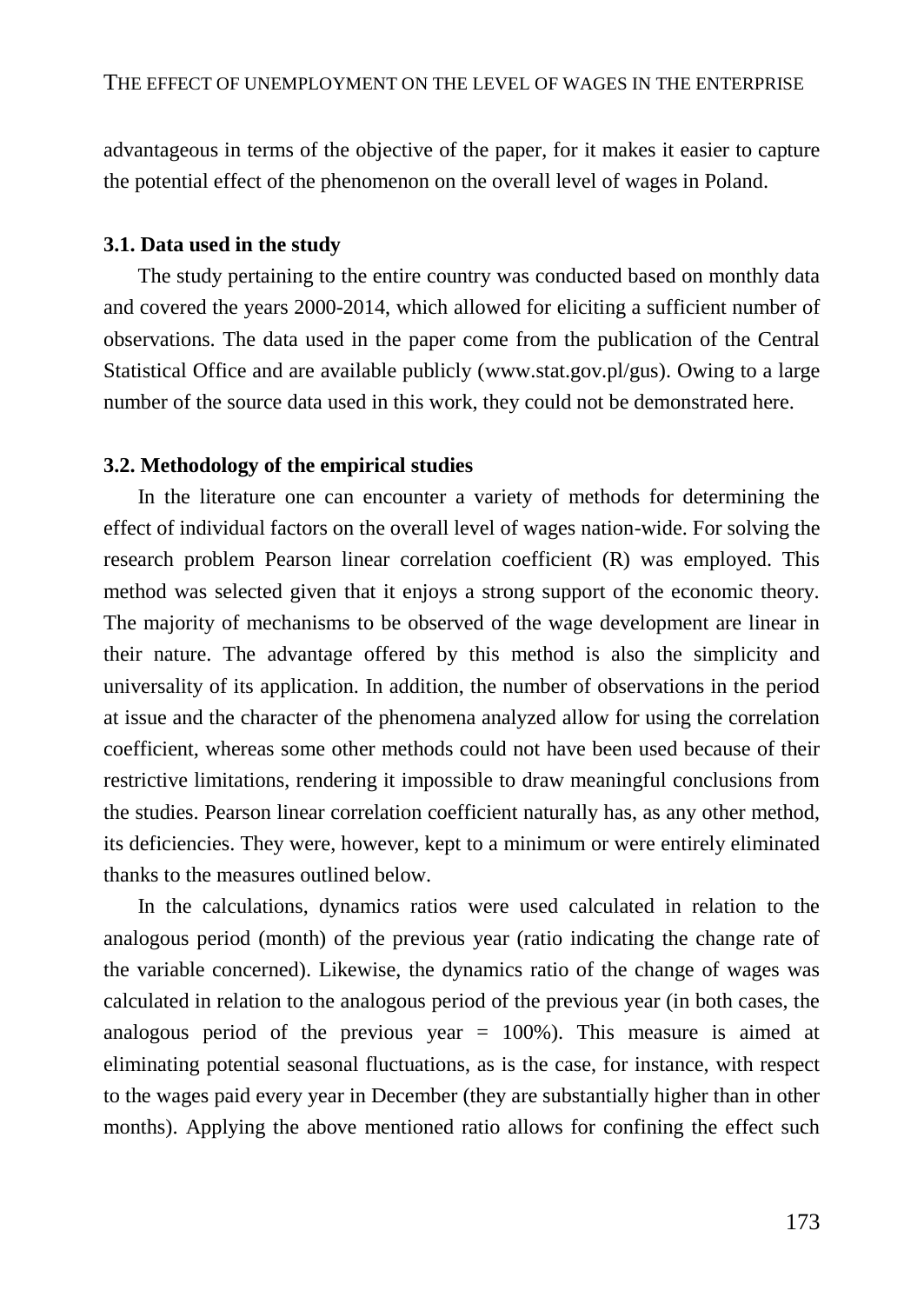seasonality has on the value of a correlation coefficient. In addition, it also reduces the trend effect. Next, the increments (the first differences) between the ratios from the subsequent periods were calculated. This enables one to eliminate the trend which, in spite of the measures outlined above, is clearly visible in certain situations if "raw" ratios are used. Having applied the first differences, the effect of the trend was minimized, which significantly reduced the risk of apparent correlation.

The next step was to discover the value of correlation coefficients between the variables with a lag and to test their significance. Thus, Pearson linear correlation coefficients with the "backed" variable (shifted to the left) demonstrated that the effect of the wage change on the variable change rate was appropriately lagged. Moreover, R coefficients with the variable shifted to the right ("accelerated") testified to the adequately lagged effect of the variable change rate on the change in the amount of wages. This allows for determining whether it is the variable having an impact on the overall level of wages, or whether it is perhaps that the change in the wage amount influences the specific variable. In order to make sure which variable was a response variable, a few shifts of time series were used (by 1, 2, 3, 6, 9 and 12 months, both to the left and right). The significance of the correlation coefficients calculated was tested using likelihoods of errors (p). In the paper, the threshold value for correlation significance was generally adopted at  $p = 0.05$ . In addition, coefficients of determination were calculated, which allowed for defining the extent within which the change in the level of wages could be explained by the change of the variable concerned.

## **3.3. The study results**

For measuring the nation-wide correlations between the change dynamics of the rate of unemployment and that of average wages (nominal and real wages) in the enterprise sector, monthly data from 2000-2014<sup>9</sup> were used. This means that the

<sup>&</sup>lt;sup>9</sup> 1) The correlations referring to the overall level of wages for the whole country are calculated between the change dynamics of the values of individual variables in relation to the analogous period of the previous year. The  $R$ " sign denotes the correlation coefficient, "R2" the coefficient of determination, while "p" the significance level, that is, the likelihood of accidental correlation error. The  $+$ " sign denotes the shift to the right (acceleration) by a specific number (given in brackets) of time series periods of data describing the volatility of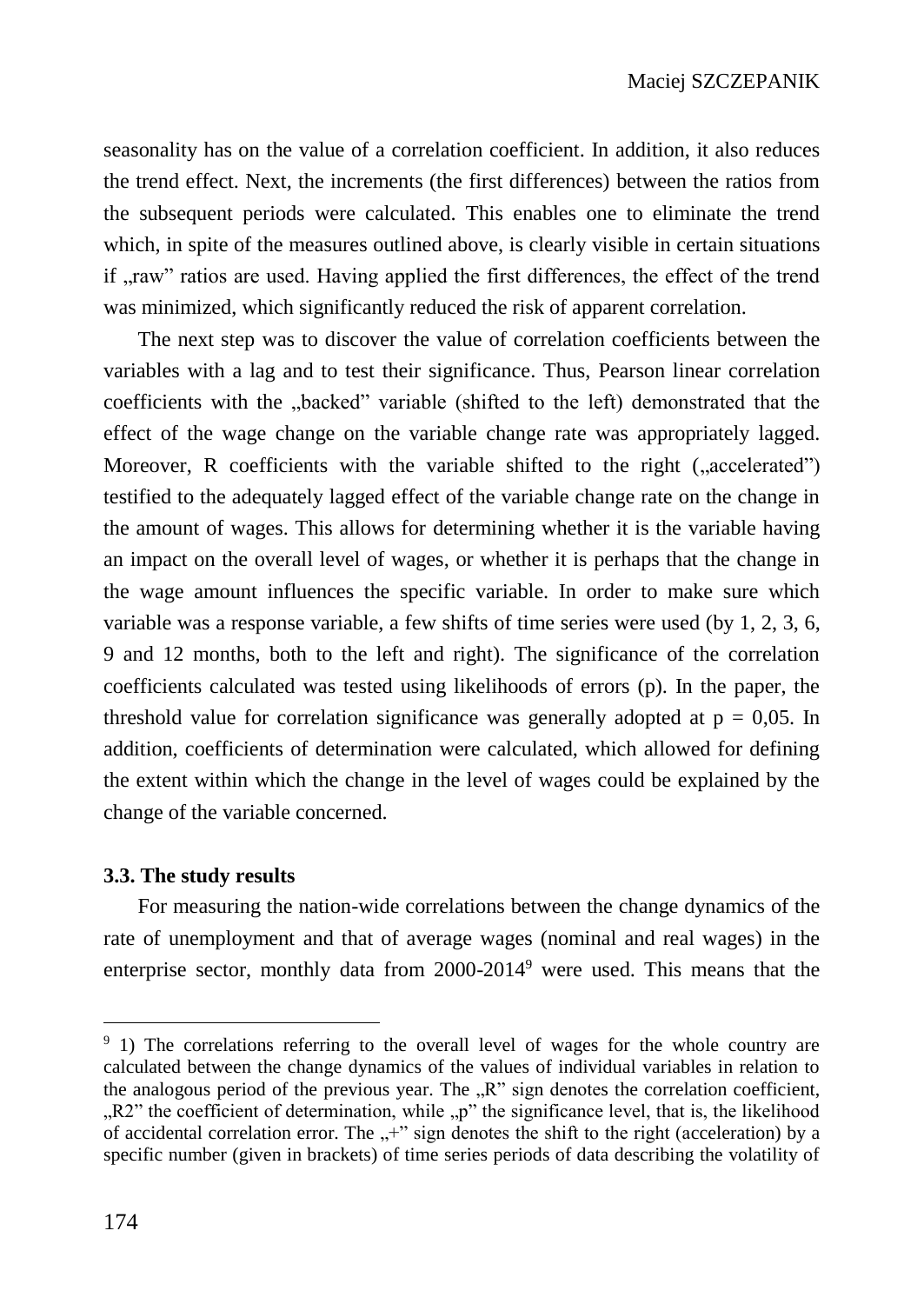figures (in brackets) given in Tables 1 and 2 denote the shift, by a specific number of months, of time series of the data showing the change dynamics regarding the unemployment rate.

| ages in the enterprise sector in 1 |                                           |
|------------------------------------|-------------------------------------------|
|                                    | <b>NOMINAL WAGE (0)</b>                   |
| <b>UNEMPLOYMENT RATE (-1)</b>      | $R = -0.1047$ ; $p = 0.164$               |
| <b>UNEMPLOYMENT RATE (-2)</b>      | $R = -0.0792$ ; $p = 0.295$               |
| <b>UNEMPLOYMENT RATE (-3)</b>      | $R = -0.0746$ ; $p = 0.325$               |
| <b>UNEMPLOYMENT RATE (-6)</b>      | $R = -0.0146$ ; $p = 0.849$               |
| <b>UNEMPLOYMENT RATE (-9)</b>      | $R = -0.0195$ ; $p = 0.801$               |
| <b>UNEMPLOYMENT RATE (-12)</b>     | $R = 0.0304$ ; $p = 0.696$                |
| <b>UNEMPLOYMENT RATE (+1)</b>      | $R = -0.1721$ ; $p = 0.022$ ; $R2 = 0.03$ |
| <b>UNEMPLOYMENT RATE (+2)</b>      | $R = 0.0438$ ; $p = 0.563$                |
| UNEMPLOYMENT RATE $(+3)$           | $R = -0.0659$ ; $p = 0.385$               |
| <b>UNEMPLOYMENT RATE (+6)</b>      | $R = -0.0712$ ; $p = 0.352$               |
| <b>UNEMPLOYMENT RATE (+9)</b>      | $R = -0.0312$ ; $p = 0.687$               |
| <b>UNEMPLOYMENT RATE (+12)</b>     | $R = 0.0311$ ; $p = 0.690$                |
| <b>UNEMPLOYMENT RATE (0)</b>       | $R = 0.0080$ ; $p = 0.916$                |

**Table 1. Correlation between the unemployment rate and average nominal wages in the enterprise sector in 2000-2014**

Source: Self-reported data based on GUS data.

 $\overline{a}$ 

The results included in Tables 1 and 2 show that there is a clear, although weak, linear correlation between variables. The change in the rate of unemployment impacted negatively the change dynamics of average wages paid in the enterprise sector during the period studied. This effect was lagged by one month and stronger

a specific wage determinant in relation to the time series of the data describing the volatility of average wages themselves. In other words, the  $+$ " sign indicates the lagged (by the number of periods given in brackets) influence of a specific variable on the change dynamics of wages. Analogously, the  $,$ -" sign denotes a shift to the left (lag) of time series of data describing the volatility of a specific determinant, meaning that it indicates the lagged (by the number given in brackets) influence of the change dynamics of wages on the change of a specific variable.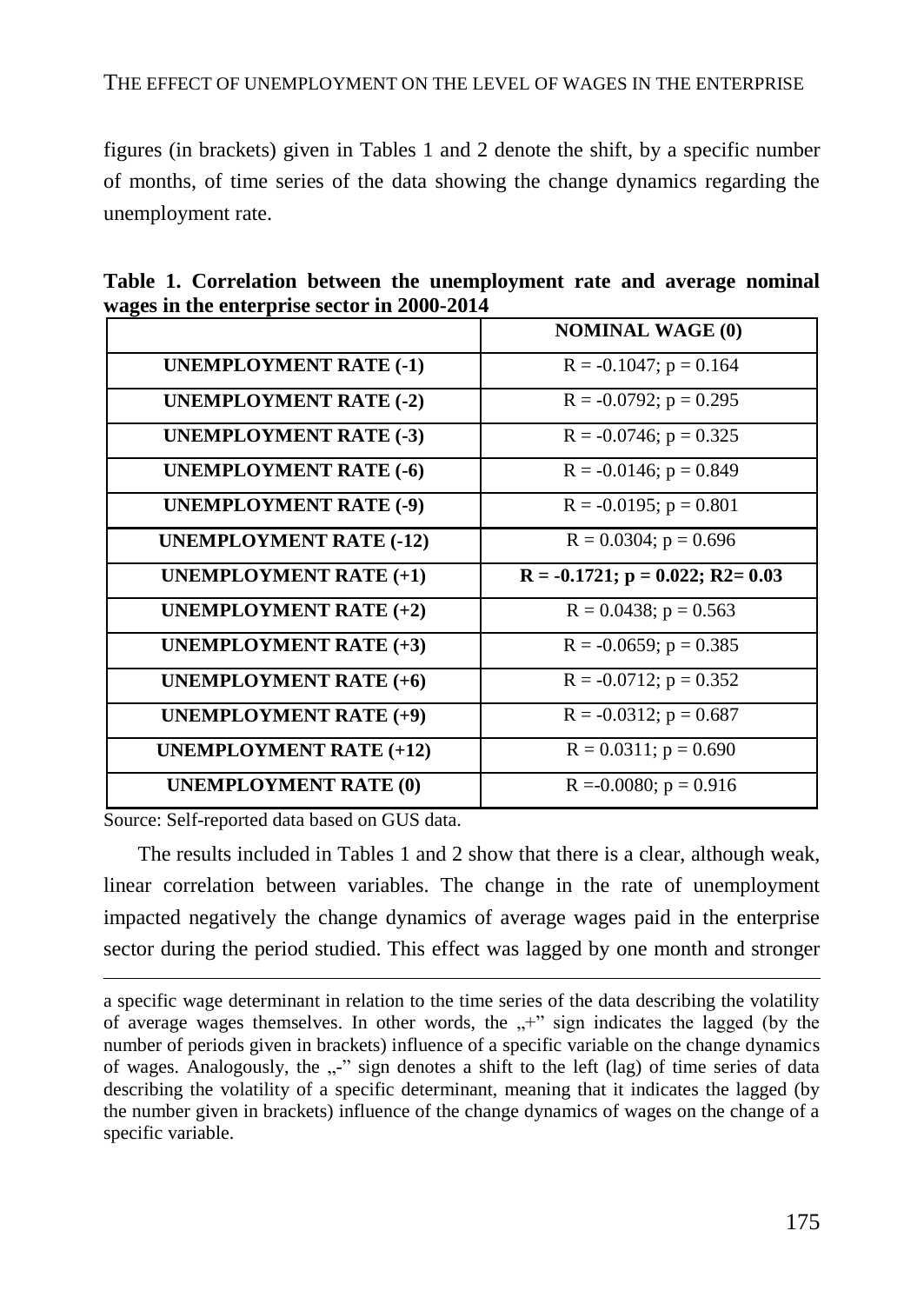for real wages (also the likelihood of error was considerably lower for real wages). The coefficient of determination was at 0.04; thus, only 4% of the change dynamics of average real wages was explained by the rate of change of the unemployment rate. It was not possible to find any significant linear correlation which would suggest that the change in average wages would have an effect on the rate of unemployment in Poland over the years analysed.

**REAL WAGE (0) UNEMPLOYMENT RATE (0)**  $R = -0.0347$ ;  $p = 0.646$ **UNEMPLOYMENT RATE (-1)**  $R = -0.0832$ ;  $p = 0.271$ **UNEMPLOYMENT RATE (-2)**  $R = -0.0515$ ;  $p = 0.497$ **UNEMPLOYMENT RATE (-3)**  $R = -0.0468$ ;  $p = 0.538$ **UNEMPLOYMENT RATE (-6)**  $R = -0.0145$ ;  $p = 0.850$ **UNEMPLOYMENT RATE (-9)**  $R = -0.0584$ ;  $p = 0.451$ **UNEMPLOYMENT RATE (-12)**  $R = 0.0624$ ;  $p = 0.424$ **UNEMPLOYMENT RATE (+1) R = -0.2002; p = 0.007; R2= 0.04 UNEMPLOYMENT RATE** (+2)  $R = 0.0504$ ;  $p = 0.505$ **UNEMPLOYMENT RATE (+3)**  $R = -0.0751$ ;  $p = 0.322$ **UNEMPLOYMENT RATE**  $(+6)$   $R = -0.0404; p = 0.597$ **UNEMPLOYMENT RATE (+9)**  $R = 0.0070 p = 0.928$ **UNEMPLOYMENT RATE (+12)**  $R = 0.0437; p = 0.575$ 

**Table 2. Correlation between the unemployment rate and average real wages in the enterprise sector in 2000-2014**

Source: Self-reported data based on GUS data.

One should further mention that a strong negative correlation between the change dynamics of wages (nominal and real) and that of unemployment was elicited when no differencing and no shifts were applied ( $R = -0.6493$ ,  $p = 0.000$ for real wages). These findings demonstrate a strong trend effect, which may lead to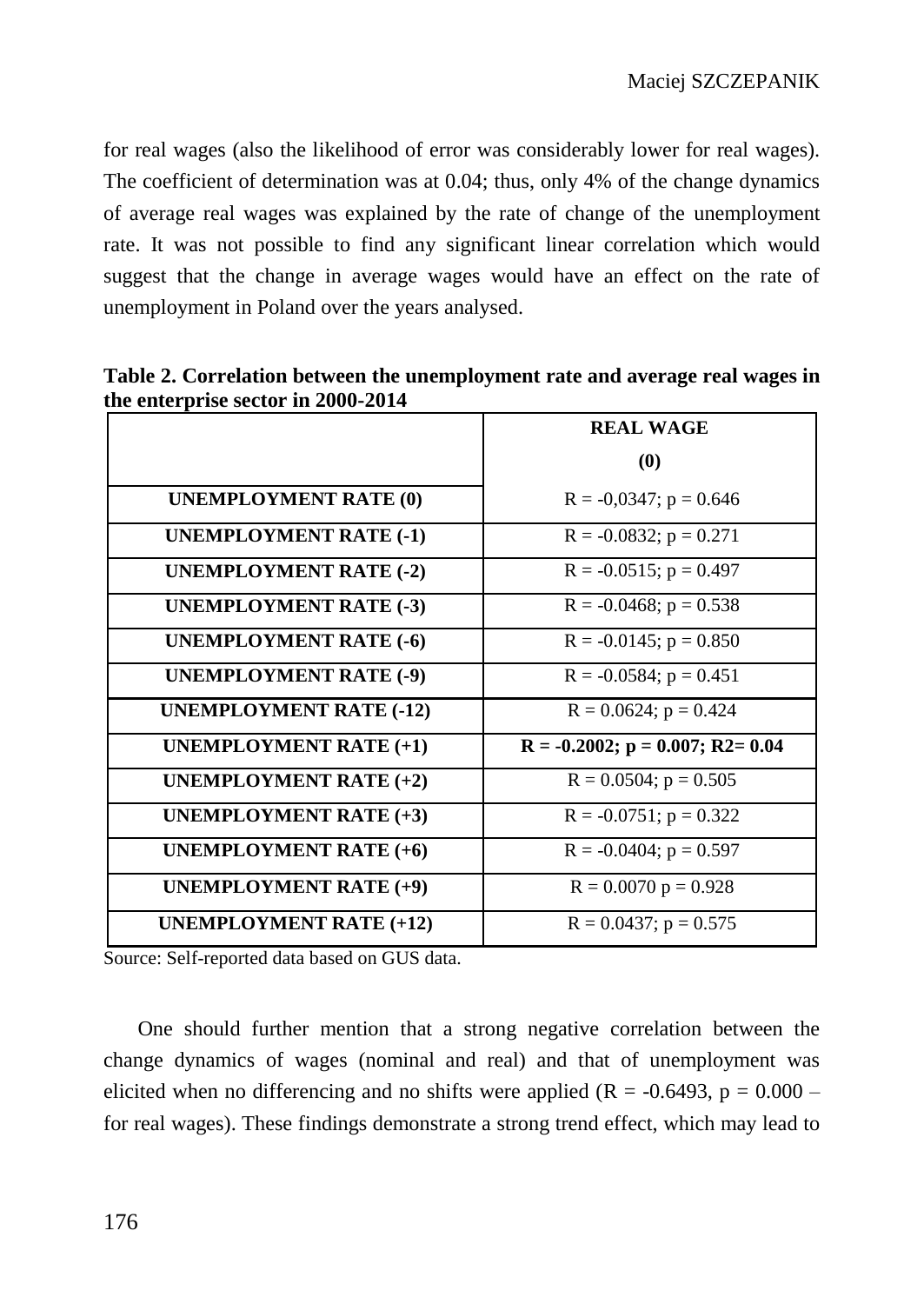false conclusions brought about by apparent correlation. Following the application of the first differences, the trend effect was minimized, which can be gleaned from Tables 1 and 2, where there is no linear correlation between the variables with no shifts, and after differencing. This measure improves the reliability of the study results, especially given that they are supported by the economic theory..

#### **4. Conclusion**

The analysis of correlation coefficients conducted in this paper demonstrated clearly that the rate of unemployment was a determinant of the overall level of wages in the enterprise sector over the period examined. The nation-wide study showed a negative effect of the rate of unemployment on the change dynamics and level of average (nominal and real) wages in the enterprise sector. This effect was lagged by one month suggesting that the higher the rate of unemployment in the country, the lower average wages in the sector were to be expected. The analysis results are consistent with the theory and findings produced by other empirical studies presented in the paper.

Based on the results from the survey on Hungarian family business profile at the turn of 2017/18 one can conclude that large majority (around 91%) of these firms are small-sized and medium-sized (only less than 8%) and large-sized (bit more than 1 %) to a less fewer extent.

Microenterprises can certainly develop into small businesses – involvement of more family members from the next generation by the founder and his/her spouse into the operative work means the key for this process. This is clearly the best outcome both from the perspective of the family and the company.

They are less able however for the next shift: hiring external, non-family professionals into the top management . It would be especially crucial for small businesses in the process of becoming a medium-sized business.

The developmental pattern of their governance practices refers to their increasing level of professionalization: the governance mechanisms of the business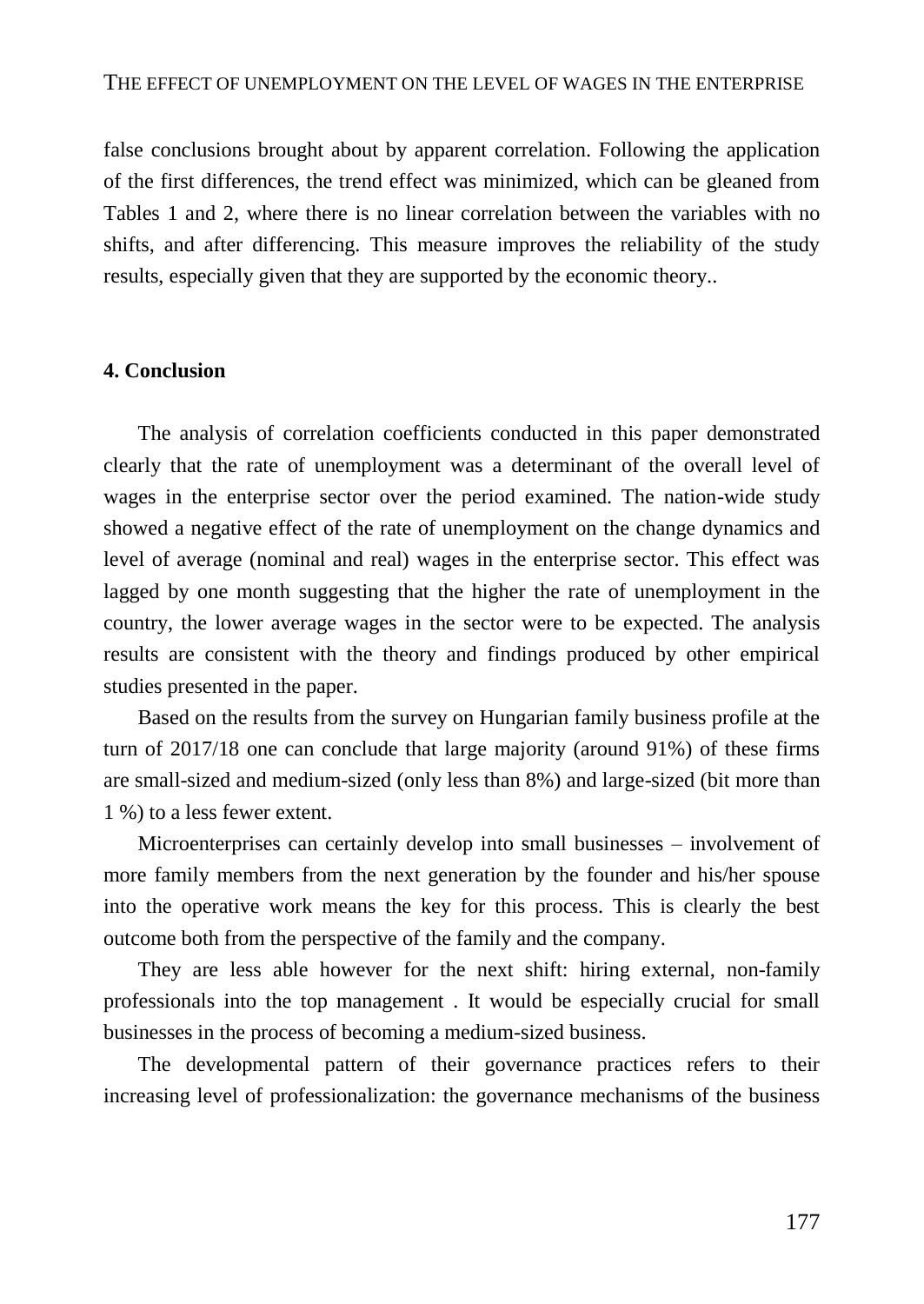and ownership become more separated from each other and also from the family. The relationship between the firm and the family turns into a more regulated form.

On the other hand, the fact that HR-related topics are relatively less significant reflects back the fractual nature of their professionalization. Their Family Councils may fulfill the persistent function of bridging family and company, but are less able to satisfy their other important, long-term function regarding the planning of the maintenance of family control over the company.

My study is subject to more limitations. Firstly, as a general note, the original research was exploratory in nature, the results only deliver a bird's view of the field. The more focused the analysis was, the more grained the picture I got from the data became. The results are representative for the whole population only at the case of the first questionnaire. With the second questionnaire, I was rather able to explore tendencies based on which I am able to conduct more targeted research in the future. Secondly, the analysis is based on the scholarship of the field, which is not countryspecific - detailed analysis of the local, Hungarian institutional factors and legal context was not included (with the exception of the entrepreneurial family history). The empirical results can be assessed and compared with other research results, but one should always keep in mind this important limitation of the research.

## **References**

Blanchflower D.G. (2001), Unemployment, well-being, and wage curves in Eastern and Central Europe, "Journal of the Japanese and International Economies", vol. 15 no. 4, pp. 364-402.

Blanchflower D.G., Oswald A.J. (1994), The wage curve, The MIT Press, Cambridge MA, London.

Buettner T. (1999), The effect of unemployment, aggregate wages, and spatial contiguity on local wages. An investigation with German district level data, "Papers in Regional Science", vol. 78 no. 1, pp. 47-67.

GUS (Central Statistical Office) (2006), Rocznik statystyczny Rzeczypospolitej Polskiej 2006, GUS, Warszawa.

Holmlund B. (1991), Unemployment persistence and insider-outsider forces in wage determination, OECD Economics Department Working Papers no. 92, OECD Publishing, Paris, [https://www.oecd](https://www.oecd-ilibrary.org/docserver/883783738373.pdf?expires=1552978315&id=id&accname=guest&checksum=59924C96F4F3CBD9A62A318D0A178614)[ilibrary.org/docserver/883783738373.pdf?expires=1552978315&id=id&accname=guest&checksum=5](https://www.oecd-ilibrary.org/docserver/883783738373.pdf?expires=1552978315&id=id&accname=guest&checksum=59924C96F4F3CBD9A62A318D0A178614) [9924C96F4F3CBD9A62A318D0A178614](https://www.oecd-ilibrary.org/docserver/883783738373.pdf?expires=1552978315&id=id&accname=guest&checksum=59924C96F4F3CBD9A62A318D0A178614) [18.03.2019].

Kamerschen D.R., McKenzie R.B., Nardinelli C. (1991), Ekonomia, Fundacja Gospodarcza NSZZ "Solidarność", Gdańsk.